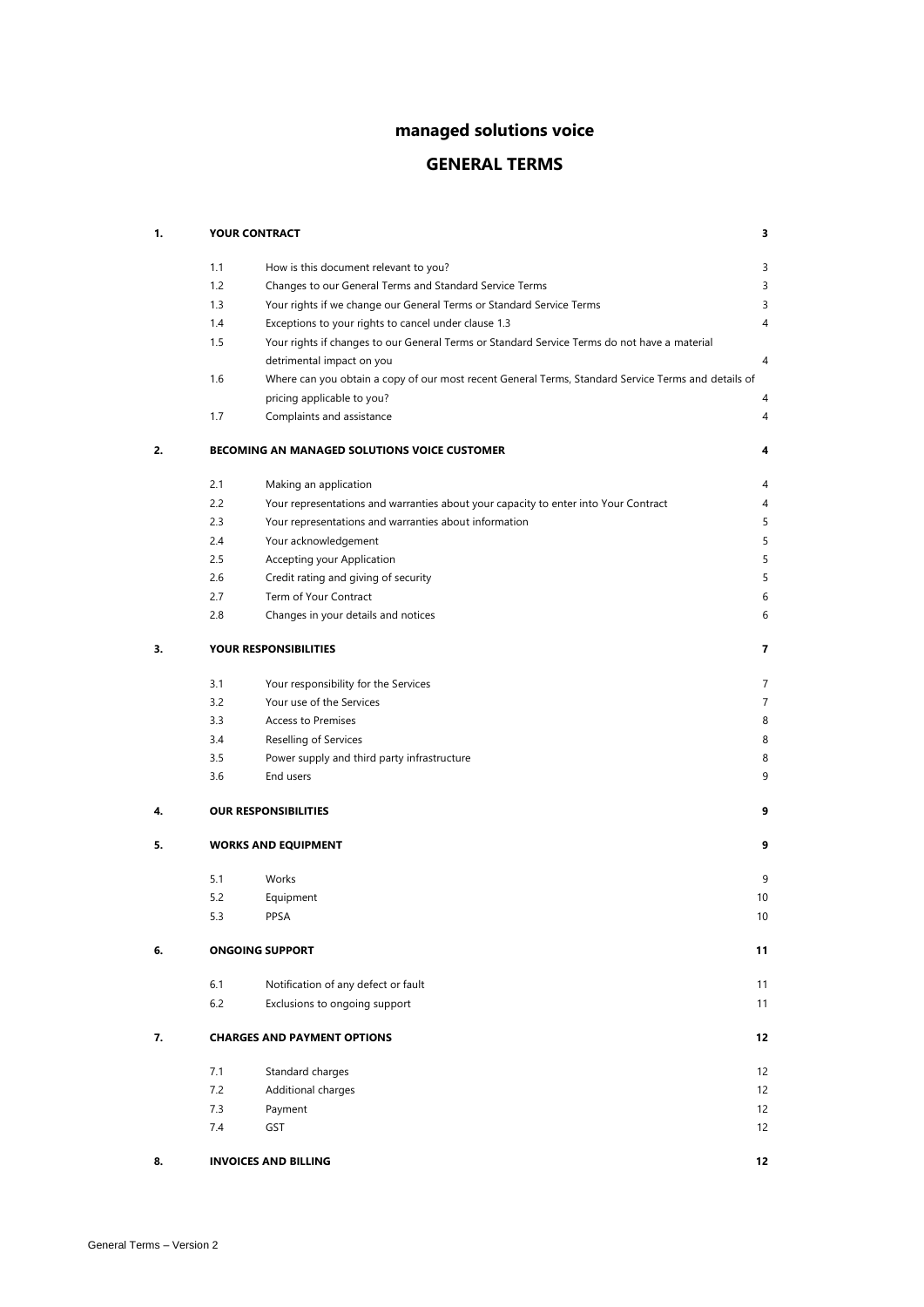|     | 8.1              | Invoicing                                                            | 12 |
|-----|------------------|----------------------------------------------------------------------|----|
|     | 8.2              | <b>Billing disputes</b>                                              | 13 |
| 9.  |                  | <b>SERVICE STANDARDS</b>                                             | 13 |
|     | 9.1              | <b>Customer Service Guarantee</b>                                    | 13 |
|     | 9.2              | Service disruption                                                   | 14 |
|     | 9.3              | Service Levels                                                       | 14 |
|     | 9.4              | No liability for failure to comply with operational requirements     | 14 |
| 10. |                  | <b>FORCE MAJEURE</b>                                                 | 14 |
| 11. | <b>LIABILITY</b> |                                                                      | 14 |
|     | 11.1             | Exclusions of representations, guarantees or warranties              | 14 |
|     | 11.2             | Liability under consumer protection laws not excluded                | 14 |
|     | 11.3             | Our liability to you                                                 | 14 |
|     | 11.4             | Contribution and mitigation                                          | 15 |
|     | 11.5             | Claims against Suppliers                                             | 15 |
|     | 11.6             | Your liability to us                                                 | 15 |
|     | 11.7             | Integrated Public Number Database (IPND)                             | 15 |
| 12. |                  | <b>CANCELLATION OR SUSPENSION</b>                                    | 16 |
|     | 12.1             | Your right to cancel a Service                                       | 16 |
|     | 12.3             | Consequences of suspension by us                                     | 17 |
|     | 12.4             | Consequences of cancellation by you or us                            | 17 |
|     | 12.5             | Existing Data upon Cancellation or Suspension                        | 18 |
|     | 12.6             | Suspension includes restriction and modification                     | 18 |
|     | 12.7             | Reconnection following suspension or cancellation                    | 18 |
| 13. |                  | <b>INTERCEPTION</b>                                                  | 18 |
| 14. |                  | <b>CONFIDENTIAL INFORMATION</b>                                      | 18 |
| 15. |                  | PERSONAL INFORMATION                                                 | 19 |
| 16. |                  | YOUR ENTITLEMENT TO PUBLIC ADDRESSING IDENTIFIERS AND NUMBER PORTING | 19 |
| 17. | <b>OTHER</b>     |                                                                      | 20 |
| 18. |                  | <b>DEFINED TERMS</b>                                                 | 21 |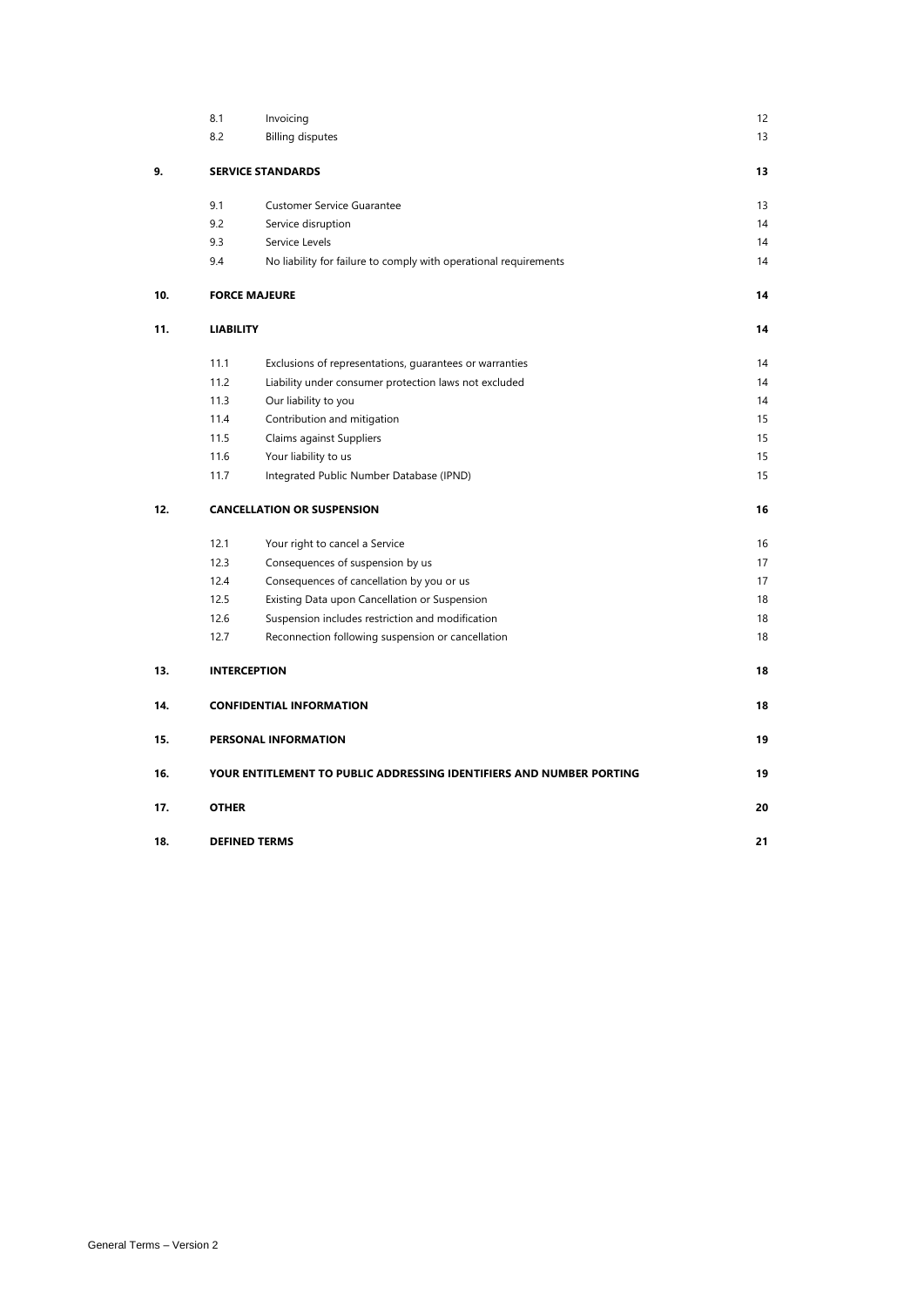# **managed solutions voice**

# **GENERAL TERMS**

<span id="page-2-8"></span><span id="page-2-7"></span><span id="page-2-1"></span><span id="page-2-0"></span>

| 1.  | <b>YOUR CONTRACT</b>                  |       |                                                                                                                                                                                                                                                                                                 |  |  |
|-----|---------------------------------------|-------|-------------------------------------------------------------------------------------------------------------------------------------------------------------------------------------------------------------------------------------------------------------------------------------------------|--|--|
| 1.1 | How is this document relevant to you? |       |                                                                                                                                                                                                                                                                                                 |  |  |
|     | (a)                                   |       | This document contains the General Terms on which<br>managed solutions voice (we, us, our) provides its Services<br>to its customers (you).                                                                                                                                                     |  |  |
|     | (b)                                   |       | We are permitted under the Telecommunications<br>Legislation to supply our Services to you on the terms and<br>conditions of a "Standard Form of Agreement". Our<br>"Standard Form of Agreement" is comprised of the<br>following three parts:                                                  |  |  |
|     |                                       | (i)   | this document which sets out the standard<br>terms and conditions on which we supply our<br>Services and products to you (General Terms);                                                                                                                                                       |  |  |
|     |                                       | (ii)  | the standard service-specific terms which apply<br>to the specific Services which you are receiving<br>and which may be set out in a service schedule<br>or other document (Standard Service Terms);<br>and                                                                                     |  |  |
|     |                                       | (iii) | the additional information, including the<br>charges for our Services, which we will set out<br>in your Application and/or our Letter.                                                                                                                                                          |  |  |
|     | (c)                                   |       | The General Terms, the Standard Service Terms, your<br>Application, any Letter and any Variation shall commence<br>with effect for a particular Service when we notify you that<br>we accept your Application for a particular Service<br>(together, this constitutes Your Contract).           |  |  |
|     | (d)                                   |       | The Services we provide to you are governed by Your<br>Contract. To the extent of any inconsistency, the<br>components of Your Contract will be read in the following<br>order of precedence:                                                                                                   |  |  |
|     |                                       | (i)   | any Application;                                                                                                                                                                                                                                                                                |  |  |
|     |                                       | (ii)  | any Letter;                                                                                                                                                                                                                                                                                     |  |  |
|     |                                       | (iii) | any Variation;                                                                                                                                                                                                                                                                                  |  |  |
|     |                                       | (iv)  | Standard Service Terms; and                                                                                                                                                                                                                                                                     |  |  |
|     |                                       | (v)   | General Terms.                                                                                                                                                                                                                                                                                  |  |  |
|     | (e)                                   |       | If a provision of Your Contract is void, voidable or<br>unenforceable in the jurisdiction in which any Service is or<br>is to be provided to you, it must be read down to the<br>extent necessary to be valid and, if it cannot be so read<br>down, it will be severed and the remainder of the |  |  |

<span id="page-2-6"></span>provisions of Your Contract will not be affected.

# <span id="page-2-2"></span>**1.2 Changes to our General Terms and Standard Service Terms**

- (a) You acknowledge that we may make changes to our General Terms and Standard Service Terms from time to time, including, without limitation, in circumstances where one of our Suppliers (from whom we acquire Carriage Services for resale to you) changes a service or its associated technology or changes the terms and conditions which apply to the services they supply to us. If we make any change to either or both of our General Terms or Standard Service Terms, we will comply with this **clause 1.2**.
- (b) If we intend to make a change to either or both of our General Terms or Standard Service Terms and the change could be reasonably expected to adversely affect you, we will use reasonable endeavours to notify you at least 30 days prior to making that change. We may notify you:
	- (i) by mail (to any of the last address given by you to us, the address of the Premises and, if you are a corporation, your registered address or principal place of business last known to us);
	- (ii) by email (to the last email address given by you to us); or
	- (iii) by a message on a bill or any other notice we issue to you.

We will also provide notice of the change on our website.

# <span id="page-2-5"></span><span id="page-2-4"></span><span id="page-2-3"></span>**1.3 Your rights if we change our General Terms or Standard Service Terms**

- (a) To the extent that you are a customer to which the TCP Code applies, if we make any change to either or both of our General Terms or Standard Service Terms that we reasonably expect will have a material detrimental impact on you (excluding situations set out in **claus[e 1.4](#page-3-0)**), you may cancel the affected Service/s by complying with **clause [1.3\(b\)](#page-3-7)** without incurring an Early Termination Fee, but you must:
	- (i) pay us for any usage or network access charges incurred up to the date you cancelled the Service/s;
	- (ii) pay us for any outstanding installation fees and equipment fees for goods or Services that we have provided to you;
	- (iii) pay us the proportion of any fee or charge waived or foregone by us (for example, if we agree to waive a \$500 fee partially in consideration for you entering into a two year contract with us and you terminate that contract at the 12 month point, you must pay us \$250); and
	- (iv) pay us for any amounts for Services requested by you and that are necessary for you to transition to an alternative service provider.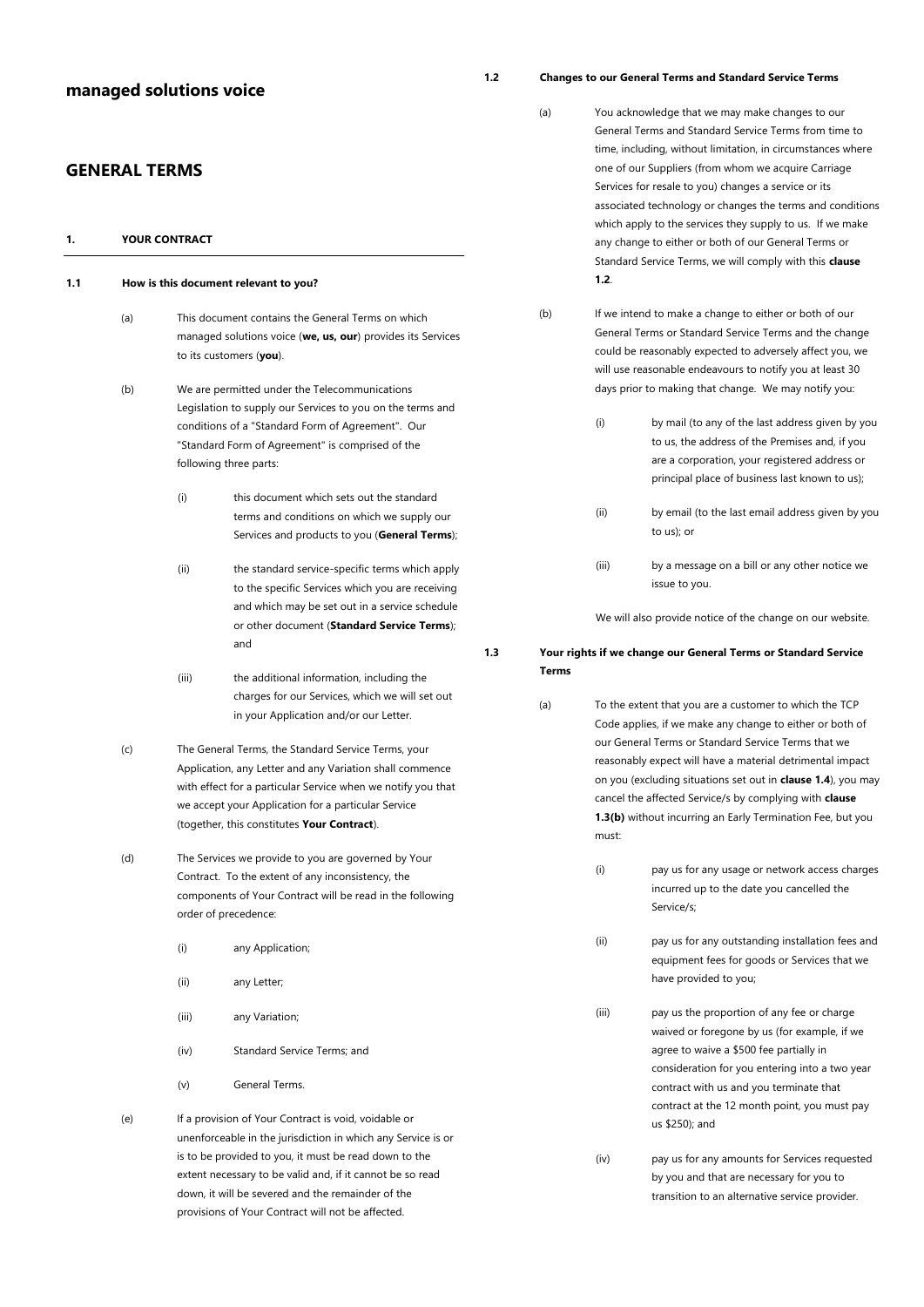<span id="page-3-7"></span>(b) If you want to cancel a Service under **claus[e 1.3\(a\)](#page-2-4)**, and Your Contract is a consumer contract for the purposes of the Competition and Consumer Act, you must provide written notice to us to that effect within 42 days of the date of our notice of the proposed change. If Your Contract is not a consumer contract for the purposes of the Competition and Consumer Act, you must provide a written notice to us that effect within 20 days of the date of our notice of the proposed change.

### <span id="page-3-0"></span>**1.4 Exceptions to your rights to cancel under claus[e 1.3](#page-2-3)**

- (a) Your rights to cancellation under **claus[e 1.3](#page-2-3)** do not apply if we need to change either or both of our General Terms or Standard Service Terms because:
	- (i) there is an increase in taxes or levies imposed by the law, or new taxes or levies imposed by the law come into place;
	- (ii) there is a change to the costs of ancillary services (such as an increase in credit card or direct debit transactions fees imposed on us by third parties) as long as we have provided you with a reasonable alternative at no additional charge. If we do not offer you such a reasonable alternative, then you may cancel the affected Service/s in accordance with **clause [1.3](#page-2-3)**;

(iii) there is an increase in the charges imposed on us by third parties for international Carriage Services or content and premium services which we resell to you from a third party. provided:

- (A) we told you at the time we offered a Service to you that the prices were subject to change; and
- (B) we give you notice within a reasonable period if you have used an affected Service within a reasonable period prior to the date of the proposed change; or
- (iv) we need to make changes:
	- (A) to comply with the law;
	- (B) to address any issues of security in order to protect the integrity of the Service; or
	- (C) to address any technical issues in order to protect the integrity of the Service.
- <span id="page-3-1"></span>**1.5 Your rights if changes to our General Terms or Standard Service Terms do not have a material detrimental impact on you**
	- (a) Your rights to notification under **claus[e 1.2](#page-2-2)** and cancellation under **claus[e 1.3](#page-2-3)** also do not apply if we make changes to our General Terms or Standard Service Terms

that we reasonably believe will not have a material detrimental impact on you.

<span id="page-3-9"></span>(b) If, however, any such change has a material detrimental impact on you because of your particular circumstances or pattern of usage of the Services, please contact us and we may permit you, in our sole discretion, to cancel a Service without incurring certain excess charges additional to what you would have paid had the change not come into effect.

# <span id="page-3-2"></span>**1.6 Where can you obtain a copy of our most recent General Terms, Standard Service Terms and details of pricing applicable to you?**

You can get a copy of our most up-to-date General Terms and Standard Service Terms on our website a[t voice.mansol.net.au](http://www.aptel.com.au/) or by requesting an electronic copy to be emailed to you. We will promptly provide you with details of pricing applicable to you following receipt of your request.

### <span id="page-3-3"></span>**1.7 Complaints and assistance**

- (a) If you are not satisfied with any part of our Services, please contact us as follows:
	- Our customer assistance line is 1300 626 765
	- The contact number for the National Relay Service is 133 677.
	- The contact number for the Translating & Interpreting Service is 131 450.
- (b) If we are not able to resolve your concerns or resolve a dispute between you and us, you may have rights under the Telecommunications Industry Ombudsman (TIO) scheme.

### <span id="page-3-4"></span>**2. BECOMING AN MANAGED SOLUTIONS VOICE CUSTOMER**

### <span id="page-3-5"></span>**2.1 Making an application**

If you want to become our customer, you must first complete and submit to us an Application (in the form supplied by us from time to time). You authorise us to complete any blank spaces in the Application.

# <span id="page-3-6"></span>**2.2 Your representations and warranties about your capacity to enter into Your Contract**

You represent and warrant to us that:

- <span id="page-3-8"></span>(a) if you are a company:
	- (i) you are duly incorporated under the jurisdiction of your incorporation, with all requisite power and authority, to enter into Your Contract and perform all obligations under Your Contract;
	- (ii) you have obtained all necessary consents and approvals to enter into Your Contract; and
	- (iii) the person who has signed the Application or any other document forming part of Your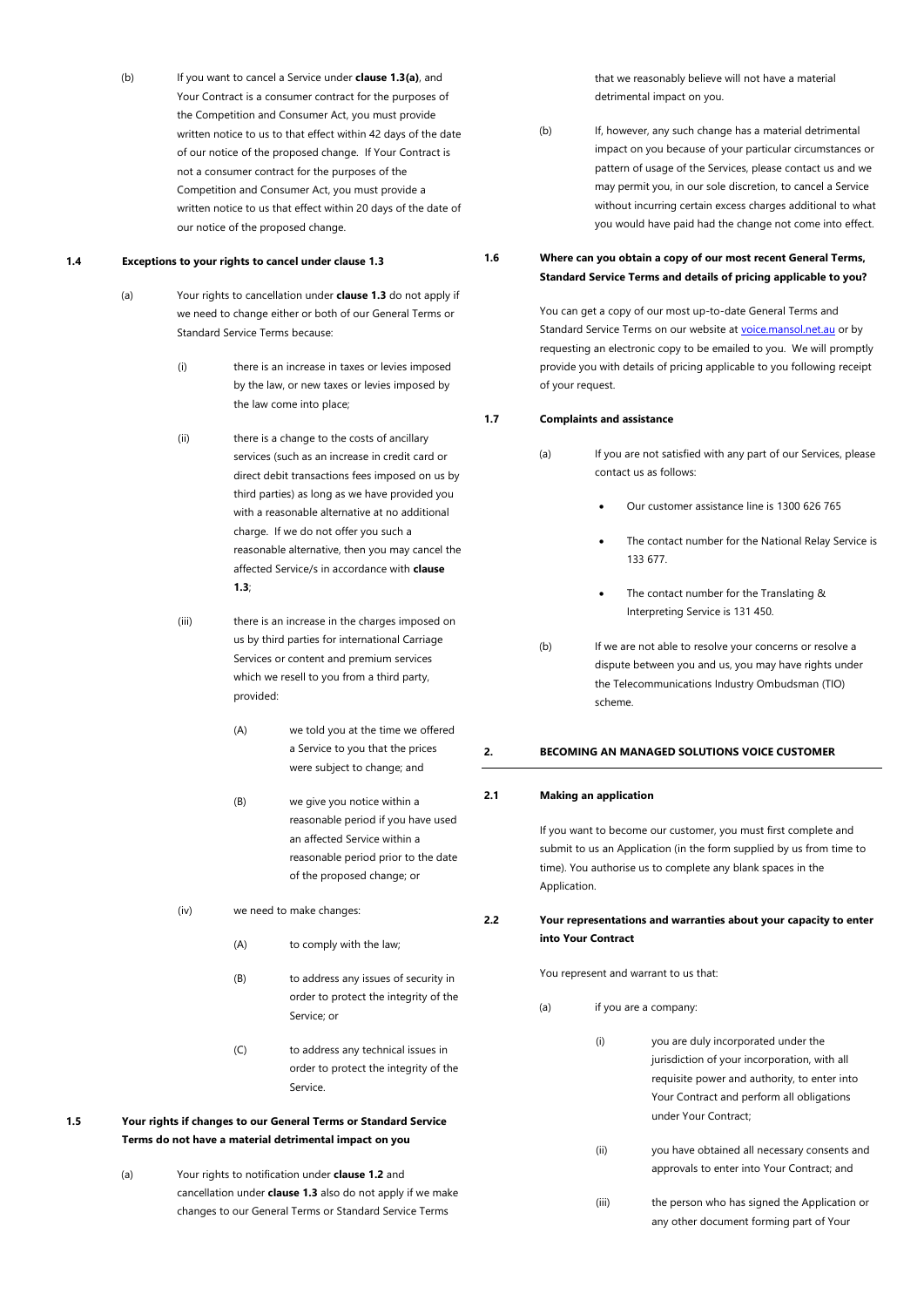Contract is authorised by you to sign the document, and that we are not liable in any way if that person does not have that authority;

- (b) if you are a person who signs the Application or any other document on behalf of a company, you agree to guarantee the performance of the company's obligations set out in Your Contract in the event that Your Contract is not enforceable against the company because you did not have the appropriate authorisation referred to in **clause [2.2\(a\)\(iii\)](#page-3-8)**;
- (c) if you are an individual that:
	- (i) you are 18 years or more; and
	- (ii) you have full legal capacity to enter into Your Contract; and

# (d) in all cases:

- (i) you are not subject to an Insolvency Event and that you are not aware of any circumstances likely to cause you to become subject to an Insolvency Event;
- (ii) you enter into Your Contract in your own capacity and you do not enter into Your Contract as a trustee of any trust or settlement;
- (iii) neither the entering into Your Contract or the performance of your obligations under Your Contract will cause you to be in breach of any agreement to which you are party or are subject.

### <span id="page-4-4"></span><span id="page-4-0"></span>**2.3 Your representations and warranties about information**

You represent and warrant to us that:

- (a) all information in your Application is true, accurate, complete and is not misleading or deceptive or likely to mislead or deceive;
- (b) where you are an individual and you have provided us information about you, you consent to us using or disclosing the information to provide the Services and exercise any rights and perform any obligations in respect of the Services; and
- (c) where you have provided us information about any individual who is an end user of the Services, the other user has consented to you disclosing the information to us and to us using or disclosing the information to provide the Services and exercise any rights and perform any obligations in respect of the Services.

# <span id="page-4-1"></span>**2.4 Your acknowledgement**

You acknowledge that, if we decide to accept your Application and enter into Your Contract, we do so having been induced by, and in reliance on, your representations and warranties in **clause [2.2](#page-3-6)** and **clause [2.3](#page-4-0)**.

<span id="page-4-2"></span>**2.5 Accepting your Application**

We will decide whether to accept your Application by considering a number of factors, including but not limited to:

- (a) your eligibility for a particular Service;
- (b) the availability of the Service to you:
- (c) whether you meet our credit requirements;
- (d) the accuracy of the information you give us; and
- (e) any past dealings which we may have had with you (including any past non-compliance by you with the terms and conditions relating to a previous supply by us to you) and any entities you have been associated with.

### <span id="page-4-5"></span><span id="page-4-3"></span>**2.6 Credit rating and giving of security**

- (a) We may ask you to provide, within seven (7) days of a request:
	- (i) a letter signed by you or any a director, officer, partner or owner of you (as we may request) that, on an unconditional and unqualified basis, you are not subject to an Insolvency Event and that you are not aware of any circumstances likely to cause you to become subject to an Insolvency Event (**Solvency Letter**); and
	- (ii) any further information, to assess your Credit Rating.
- (b) You also authorise us to conduct checks and searches of your Credit Information to assess your Credit Rating from time to time.
- (c) You authorise us to use any information that you provide to us (including, without limitation, any personal information, Credit Information or Confidential Information comprised in that information) to assess your Credit Rating and for credit management purposes and to disclose such information and any information we obtain through checks and searches of your Credit Information to a credit reporting agency or any collection agent for credit management purposes.
- (d) We may ask you, as a condition of us accepting your Application, to first supply security in a form and terms acceptable to us (for example a deposit, bank guarantee or general security agreement), but your provision of such security does not affect your obligations to us, including your obligation to pay charges as they become due and payable. We may from time to time request you to increase the amount of such security if we form the reasonable opinion that there is a risk that you will not be able to comply with your obligations to pay any charge owing to us.
- (e) We will retain the security for the Minimum Term, and we may apply the whole or any part of any security to satisfy any amount you are required to pay to us from time to time and that is overdue, without prejudice to any of our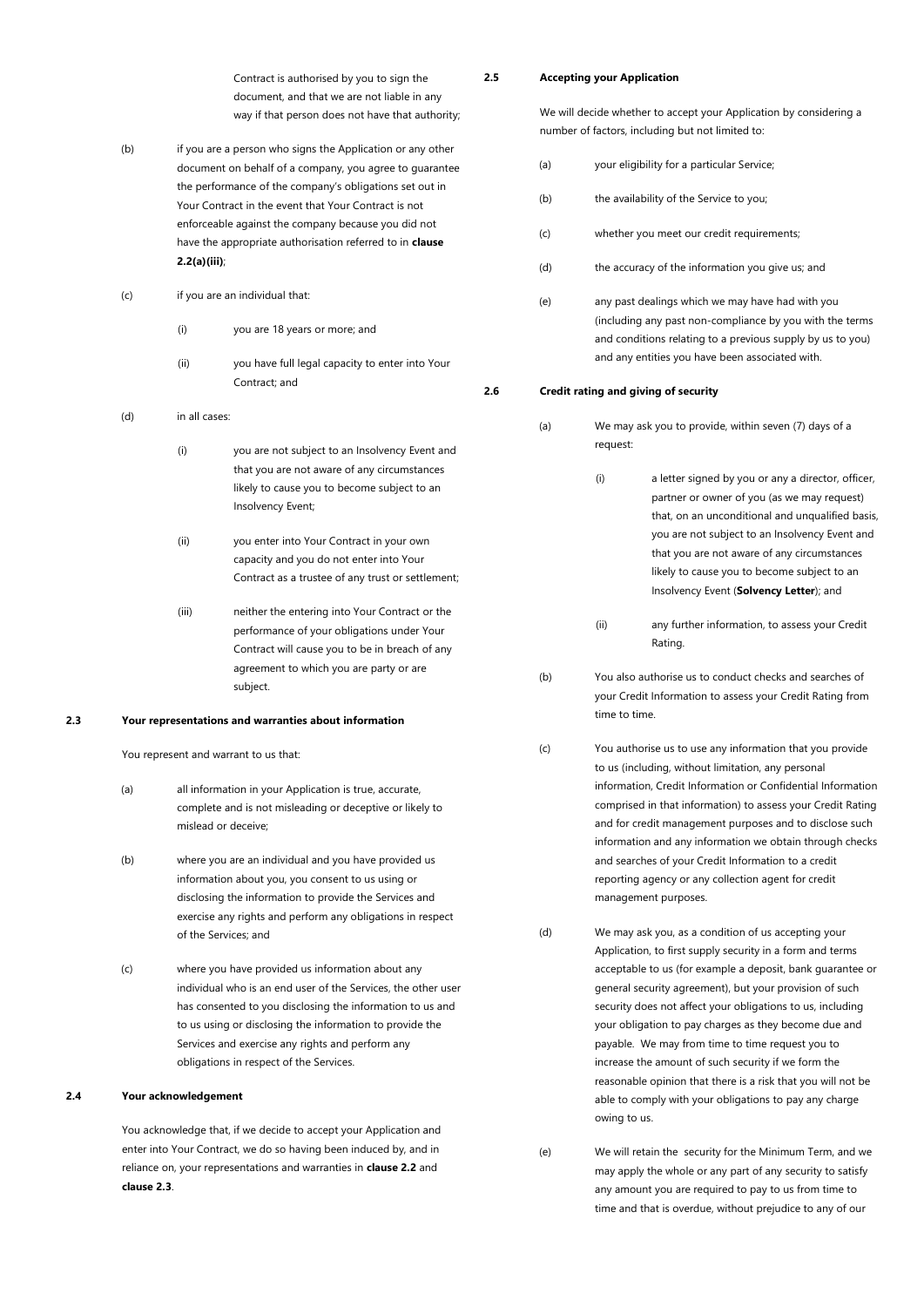other rights in Your Contract or at law. If we do so you must provide us with any further amount of security we request from time to time and we may use it as provided for in this **claus[e 2.6](#page-4-3)**.

- <span id="page-5-2"></span>(f) Providing you do not owe us any outstanding amounts and have returned all our goods to us in the same condition we provided it to you (fair wear and tear excepted), we will return any remaining security to you within 30 days from the date that we cease providing you with any Services.
- (g) We may from time to time set a credit limit for you (**Credit Limit**) and, if you exceed the Credit Limit at any time or from time to time during the term of Your Contract, we may suspend the provision of any Service to you until such time as you reduce the Credit Limit to at least 50% below the Credit Limit. You agree that we may from time to time and without notice to you vary the Credit Limit to an amount we determine in our discretion and you agree to comply with that variation. We will notify you of that variation as soon as it is practicable for us to do so.

### <span id="page-5-0"></span>**2.7 Term of Your Contract**

- (a) If we decide to accept your Application we may issue our Letter to you confirming the existence of and content of Your Contract.
- (b) Your Contract commences on the dates referred to in **clause [1.1\(c\)](#page-2-5)**.
- (c) Your Contract comes to an end when:
	- (i) the Minimum Term is reached and you notify us that you wish to cancel a particular Service; or
	- (ii) cancellation or termination by you or by us in accordance with the provisions of Your Contract or any law which governs Your Contract.
- (d) If you have agreed to a Minimum Term, and that Minimum Term is reached, then Your Contract for that Service will continue on the same terms except that there is no Minimum Term and the Service may be terminated by either party giving not less than 30 days' written notice to the other party.

# <span id="page-5-1"></span>**2.8 Changes in your details and notices**

- (a) You must notify us in writing of any change to your details (including, without limitation and where applicable, your ACN/ABN, contact details and/or the details of the person specified as the relevant contact person for you in your Application).
- (b) Any notice that we give you under Your Contract will be effectively served if:
	- (i) we deliver the notice by hand or send the notice by mail to:

|     |       |                        |                  | Premises) or such other address as<br>notified by you as your current<br>address from time to time (whether<br>or not you are a corporation and, if<br>you are a corporation, whether or<br>not that address is your registered<br>address of the corporation); or                        |
|-----|-------|------------------------|------------------|-------------------------------------------------------------------------------------------------------------------------------------------------------------------------------------------------------------------------------------------------------------------------------------------|
|     |       | (B)                    |                  | if you are a corporation:                                                                                                                                                                                                                                                                 |
|     |       |                        | (1)              | to your registered<br>address; or                                                                                                                                                                                                                                                         |
|     |       |                        | (II)             | to your principal place<br>of business,                                                                                                                                                                                                                                                   |
|     |       |                        |                  | as set out in a document provided<br>to us by ASIC or its agent; or                                                                                                                                                                                                                       |
|     | (ii)  |                        |                  | we send the notice by email to an email<br>address listed in your Application or as<br>subsequently notified to us; or                                                                                                                                                                    |
|     | (iii) |                        |                  | we render the notice legible in a software<br>application that we have given you access to.                                                                                                                                                                                               |
| (c) |       | effectively served if: |                  | Any notice that you give us under Your Contract will be                                                                                                                                                                                                                                   |
|     | (i)   |                        | corporation); or | you deliver the notice by hand or send the<br>notice by mail to Managed Solutions, 3/266<br>Brisbane St, West Ipswich, Qld. 4305, or such<br>other address as notified by us as our current<br>address from time to time (whether or not that<br>address is our registered address of the |
|     | (ii)  |                        |                  | you send the notice by email to<br>support@, mansol.net.au or such email address<br>as subsequently notified by us as our current<br>email address from time to time.                                                                                                                     |
| (d) |       |                        |                  | Notice is deemed to be received by a person:                                                                                                                                                                                                                                              |

(A) an address listed in your

Application (including any

- (i) when delivered by hand;
	- (ii) if sent by mail, two (2) Business Days after posting;
- (iii) if sent by email, one (1) hour after sending unless the sender receives a report or notice indicating the email has not been delivered within that one (1) hour period;
- (iv) when rendered legible in a software application, two (2) Business Days later or when we record you as having logged into the software application, whichever occurs first.

However, if the notice is deemed to be received on a day which is not a Business Day or after 5.00 pm at the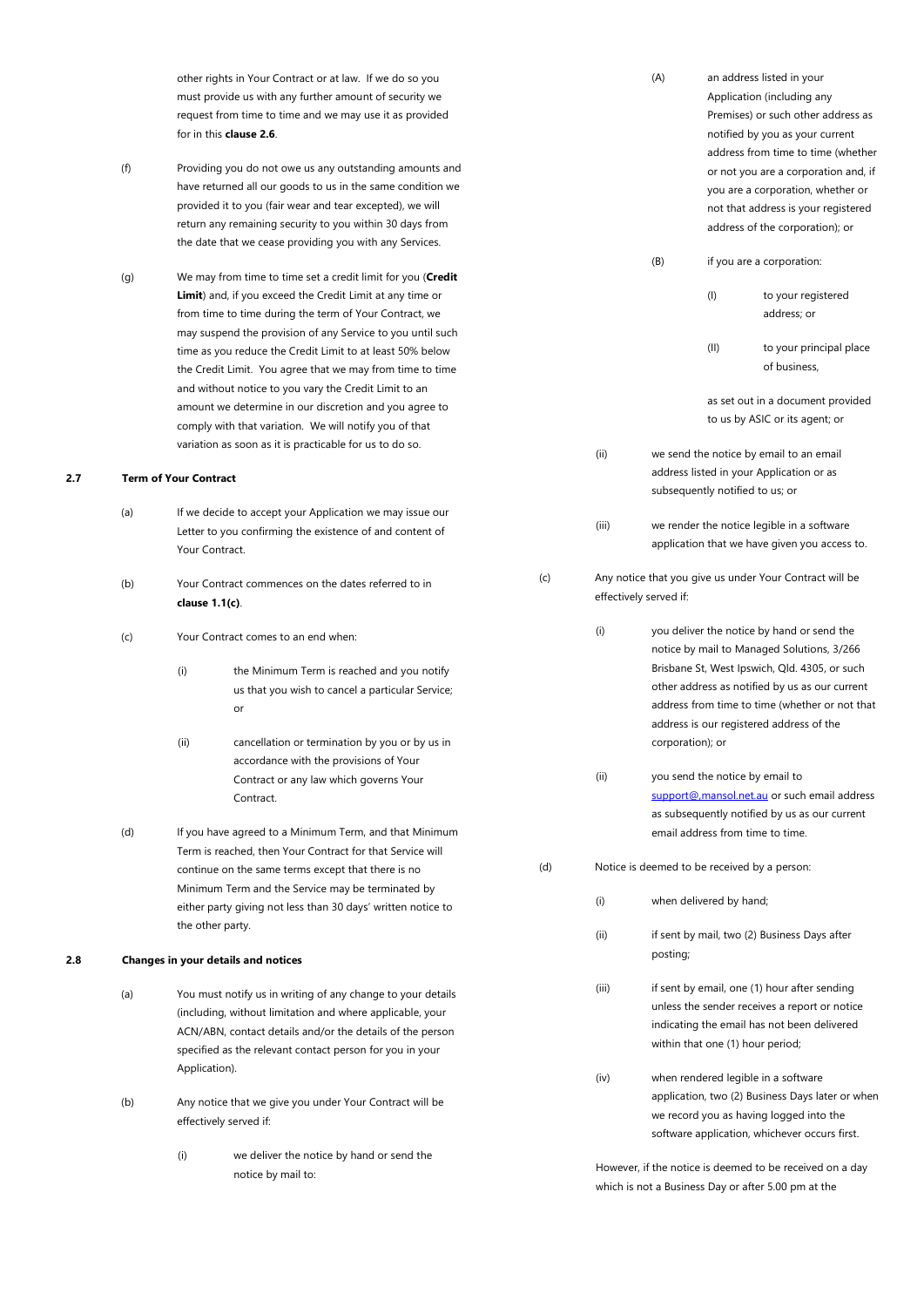addressee's location, it is deemed to be received at 9.00 am on the next Business Day.

- (e) If you fail to notify us in accordance with **clause 2.8(a)**, and we send a notice to you to the contact details as listed in your Application (or the most recent contact details notified by you to us in accordance with **clause 2.8(a)**), and we act in accordance with that notice, you acknowledge and agree that:
	- (i) such act does not constitute a breach of Your Contract by us;
	- (ii) we have no liability to you whatsoever (whether based in contract, tort (including negligence), statute or otherwise) for any Loss suffered or incurred by you arising directly or indirectly from such act; and
	- (iii) our right to cancel or suspend your Service in accordance with **claus[e 12.2](#page-15-2)** is not affected in any way whatsoever.

# <span id="page-6-0"></span>**3. YOUR RESPONSIBILITIES**

#### <span id="page-6-1"></span>**3.1 Your responsibility for the Services**

- (a) You must co-operate with us to allow us to provide the Services to you.
- (b) You must:
	- (i) ensure that, for each Service, you meet and continue to meet during the term of Your Contract any pre-requisite or condition for supply of that Service specified in the Standard Service Terms for that Service;
	- (ii) obtain any necessary permits, licences and authorisations required for installation and use of equipment (whether supplied by you or us) in connection with the Services; and
	- (iii) provide us with all information that we reasonably require to provide the Services (including, without limitation, any information to perform service qualification for any Services and to comply with all our reasonable directions to enable us to confirm your compliance with this **clause [3](#page-6-0)**.
- (c) Subject to **claus[e 4\(e\)](#page-8-4)**, you are responsible for understanding how to access, use and operate the Services. We may, for an Additional Charge, train you on how to access, use and operate the Services.
- (d) You are responsible for all charges and other obligations relating to the Services (whether or not you have authorised the use of the Services) and must pay us for any use of any Services that we provide to you by the due date set out on the invoice we issue to you.
- (e) If you and one or more others are the customer for a particular Service, each of you is jointly and individually responsible for all charges and other obligations relating to that Service.
- (f) You are liable for all charges relating to any use of any Services we provide to you if you allow another person to occupy the Premises or use the Services. For avoidance of doubt, one of the circumstances where you will be taken to have allowed another person to use the Services is if you do not install appropriate security measures including, without limitation, implementing password protection and other safeguards to prevent unauthorised use of the Services and, as a consequence, an unauthorised person uses the Services.
- (g) You are also liable for all charges relating to any use of any Services we provide to you by any other person, whether or not you authorised the particular use of the Services by the other person, resulting from a virus, Trojan, worm or other malicious computer code, denial of service attack, hacking incident (including a SIM, PABX, IP PBX or SIP gateway device hack) or other means of exploiting a weakness in your network, equipment or security measures.
- (h) If you vacate the Premises and do not either disconnect any Services we provide to you at those Premises or transfer legal responsibility for those Services to the new occupant of those Premises with our prior agreement (which may be given, withheld or be given subject to conditions at our sole discretion), you will be liable for any use of the Services by the new occupant or other third parties. You must pay us for the use of the Services even after you have vacated the Premises if you did not arrange for the Services to be discontinued or did not give us sufficient notice to discontinue the Services before you vacated the Premises.

# <span id="page-6-3"></span><span id="page-6-2"></span>**3.2 Your use of the Services**

| In using the Services, you must:<br>(a) |      |                       |                                                                                                                                                                                                   |
|-----------------------------------------|------|-----------------------|---------------------------------------------------------------------------------------------------------------------------------------------------------------------------------------------------|
|                                         | (i)  | us from time to time; | comply with all laws, all directions by a<br>regulator and all reasonable directions given by                                                                                                     |
|                                         | (ii) |                       | ensure that all your equipment used or to be<br>used with Our Network and each Service:                                                                                                           |
|                                         |      | (A)                   | is compatible with Our Network<br>and the Service; and                                                                                                                                            |
|                                         |      | (B)                   | complies with all industry codes<br>and standards (including, without<br>limitation, any technical standards<br>issued by any Regulatory Authority<br>or us in connection with the<br>equipment); |
|                                         |      | (C)                   | is installed, stored or otherwise<br>located in the Premises with<br>adequate and suitable space, power<br>supply and a dust-free environment<br>free of excess humidity; and                     |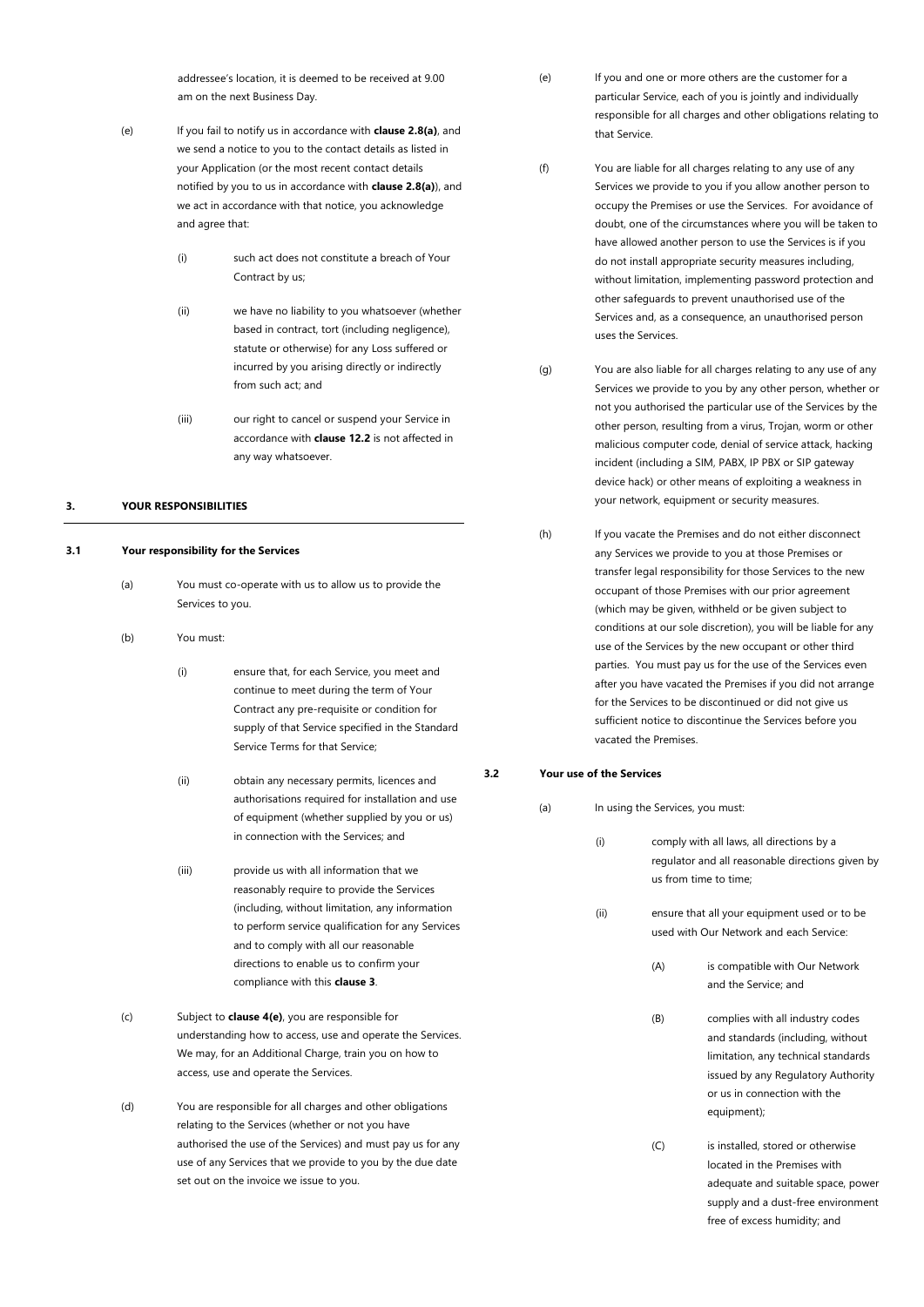- (D) complies with any other requirements specified in the Standard Service Terms for the Service;
- (iii) comply with all operational and user manuals and specifications provided by us to you in respect of each Service; and
- (iv) comply with our Acceptable Use Policies and any other restrictions relating to use of each Service in the Standard Service Terms for that Service.
- (b) If we provide a default password (and/or other security safeguard such as a default PIN number) as part of a Service that you are required to enter in order to access, use and/or operate the Service, it is your responsibility to change the password (and/or other security safeguard). We are not liable in any way if a third party enters the default password (and/or other security safeguard) and is able to access, use and/or operate the Service.
- (c) If a Service involves the access by you to data (whether your data or a third party's data), you are responsible for that access including setting appropriate passwords to enable you to access the data.
- (d) You must not use, configure, reconfigure or rectify any defect or faults in any Service or attempt to use, configure, reconfigure or rectify any defect or faults in any Service:
	- (i) in any way which breaches any law or regulation;
	- (ii) in any way which infringes another person's rights or exposes us or any of our Suppliers to liability or do anything which could bring us or any of our Suppliers into disrepute;
	- (iii) in any way which damages, interferes with or interrupts the Service, or Our Network used to supply the Service;
	- (iv) in any way which makes it unsafe or which may damage any property or injure or kill any person; or
	- (v) to transmit, receive, publish or communicate material which is illegal defamatory, offensive, abusive, indecent, menacing, threatening, harassing or unsolicited,

and you must not procure, assist or allow any person to do any of the above.

- (e) We may at any time restrict or prevent the right of any third party providing or using services through Our Network.
- (f) You must take all reasonable steps, actions and precautions to stop internal and external threats and malicious software from attacking or being present on or adversely affecting Our Network including, without limitation, ensuring that all

equipment used by you in connection with the Services (other than a Supplier Network) is protected by industry standard anti-virus and anti-malware software from a reputable supplier, and that this software is kept up to date and receiving security and signature updates or has such software effectively applied to it at least weekly.

### <span id="page-7-0"></span>**3.3 Access to Premises**

| (a) | In order to provide Services to you, we may need access to<br>the Premises. You agree to provide us with safe and<br>prompt access to the Premises and your Personnel,<br>equipment, data, information and sources of power, light<br>and ventilation for the purposes of: |                                                                                                                                                                      |  |
|-----|----------------------------------------------------------------------------------------------------------------------------------------------------------------------------------------------------------------------------------------------------------------------------|----------------------------------------------------------------------------------------------------------------------------------------------------------------------|--|
|     | (i)                                                                                                                                                                                                                                                                        | commissioning a Service;                                                                                                                                             |  |
|     | (ii)                                                                                                                                                                                                                                                                       | installing any equipment for a Service you have<br>requested;                                                                                                        |  |
|     | (iii)                                                                                                                                                                                                                                                                      | inspecting, testing, maintaining, modifying,<br>repairing or replacing any equipment for a<br>Service you have requested;                                            |  |
|     | (iv)                                                                                                                                                                                                                                                                       | recovering any equipment which we own after<br>a Service we have provided to you is cancelled;<br>and                                                                |  |
|     | (v)                                                                                                                                                                                                                                                                        | performing our other obligations to you in<br>Your Contract.                                                                                                         |  |
| (b) | is required.                                                                                                                                                                                                                                                               | We or our contractors will give you reasonable notice by<br>email or other method that we determine of the<br>approximate time and date when access to your Premises |  |
| (c) | If you do not own all of the Premises, you must obtain each<br>owner's permission for us to access the Premises for the<br>purposes specified in <b>clause 3.3</b> and that consent must be<br>irrevocable and not lapse while Your Contract is on foot.                   |                                                                                                                                                                      |  |

You must notify us immediately when you receive that permission. You must indemnify us and keep us indemnified against any claim, action or demand that the owner of the Premises makes against us relating to our entering the Premises for the purposes specified in **clause 3.3** in reliance on any representation made by you that you have obtained that permission. We are not required to first make payment in relation to any such claim before you are liable to pay us in respect of such claim under the indemnity contained in this **clause 3.3(c)**.

### <span id="page-7-1"></span>**3.4 Reselling of Services**

You must not resell or otherwise re-supply any Service to any person unless you obtain our prior written consent, such consent to be given or withheld at our sole discretion. If we do give our consent, we may do so subject to conditions.

### <span id="page-7-2"></span>**3.5 Power supply and third party infrastructure**

(a) Our supply of Services to you may rely on an electricity supply. You acknowledge and agree that arranging and paying for any electricity supply at the Premises necessary to facilitate our supply of Services to you is your sole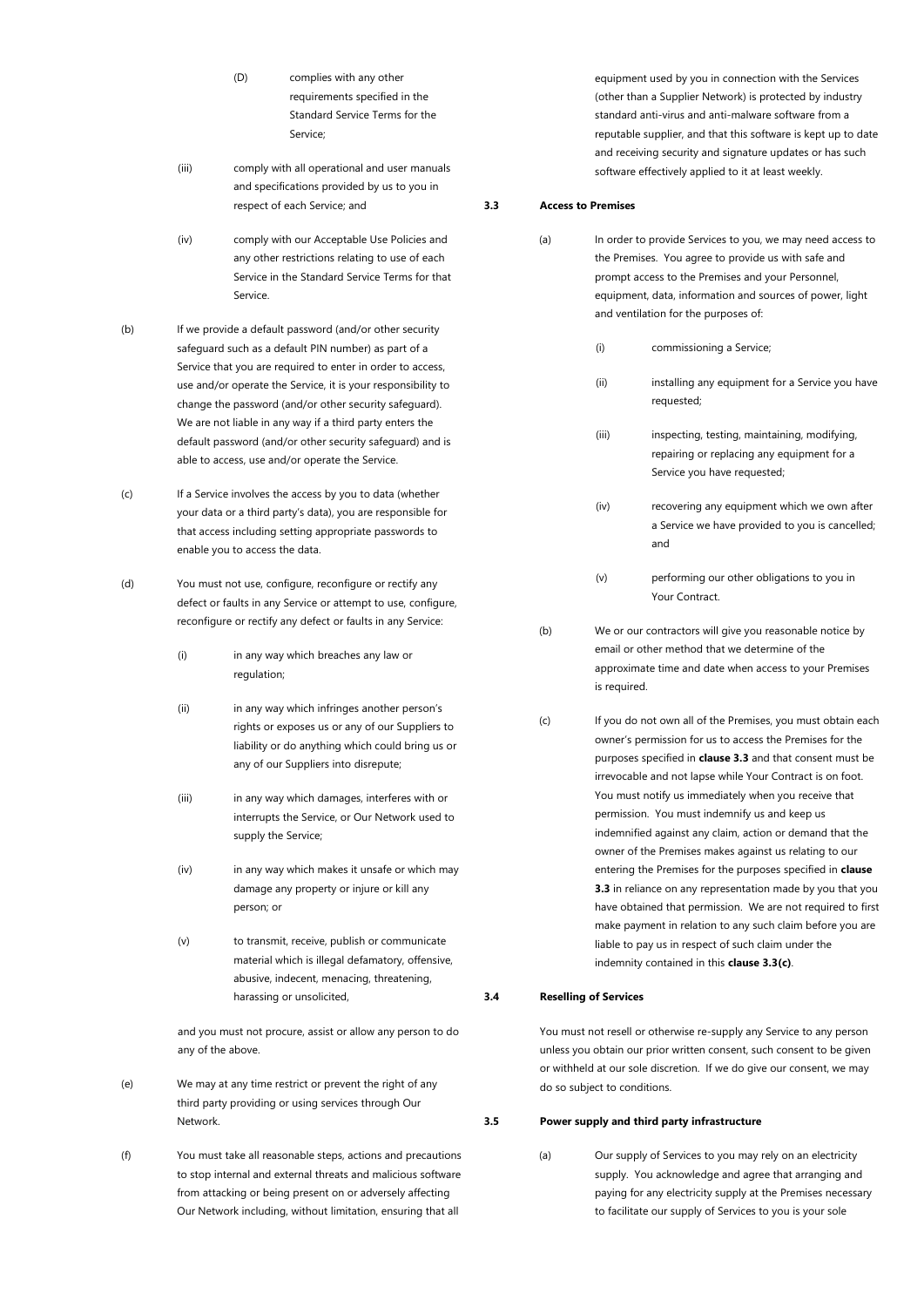responsibility and failure of, or interruption to, any Service due to an irregular or interrupted or non-existent electricity supply does not constitute a breach of Your Contract by us.

- <span id="page-8-7"></span>(b) Our supply of Services to you may also rely on:
	- (i) Supplier Networks;
	- (ii) equipment, infrastructure and services provided by a third party whether or not that third party has an agreement or understanding with you including, without limitation, a third party who provides Carriage Services;
	- (iii) your infrastructure; and
	- (iv) your equipment,

### (**Third Party Facilities**).

- <span id="page-8-5"></span>(c) Without limiting any other clause of Your Contract, you acknowledge and agree that:
	- (i) the effective delivery of a Service may be reliant on the effective provision and operation of one or more Third Party Facilities. We will not be able to provide you with the Service if there is a delay in the provision of, or there is a defect or failure in, one or more Third Party Facilities;
	- (ii) the effective delivery of a Service may be reliant on one or more third parties providing us with equipment or a service. We will not be able to provide you with the Service if one or more third party delays in providing, or does not provide, us with the equipment or service required to provide a Service to you;
	- (iii) due to reasons beyond our control, a defect or failure in one or more Third Party Facilities may cause a delay, failure or interruption to a Service (including, without limitation, the failure of you to receive an electronic communication such as a voicemail message or e-mail);
	- (iv) we are not responsible in any way for any Loss (including Consequential Loss) you may incur or suffer as a result of any defect, failure or delay referred to in this **claus[e 3.5\(c\)](#page-8-5)**; and
	- (v) the occurrence of any defect, failure or delay referred to in this **claus[e 3.5\(c\)](#page-8-5)** does not constitute a breach of Your Contract by us.

<span id="page-8-6"></span>(d) If you require us to undertake any remedial work to repair a Service as a result of any defect, failure or delay referred to in **claus[e 3.5\(c\)](#page-8-5)** or as a result of an Event not the Fault of Us, we may charge you an Additional Charge at the time we undertake that remedial work, and if we do so, you must pay such Additional Charge. An Additional Charge will be payable by you even if, when we first commence that work, you or we thought that the failure or interruption was caused by us but we subsequently discover that, in our reasonable opinion, the failure or

interruption was caused by any defect, failure or delay referred to in **claus[e 3.5\(c\)](#page-8-5)**.

# <span id="page-8-0"></span>**3.6 End users**

You must use all reasonable endeavours to ensure that all end users of each Service comply with this **clause [3](#page-6-0)** as if any reference to "you" was a reference to each "end user".

### <span id="page-8-1"></span>**4. OUR RESPONSIBILITIES**

- (a) Following acceptance of your Application by us, we will provide the Services to you in accordance with any agreed start dates, subject to **claus[e 3.5\(c\)](#page-8-5)**, and other terms and conditions that apply to Your Contract for a particular Service.
	- (b) We will provide the Services to you with reasonable care and skill, but we do not guarantee that the Services will be free of interruptions, delays, faults or errors. Except as expressly provided in these General Terms or the Standard Service Terms for the relevant Service, we are not liable (whether in contract, tort (including negligence), statute or otherwise) to you or any other third party for any interruption, delays, faults or errors in any Service (in part or in full) for any reason whatsoever.
	- (c) We will make sure that all equipment which is owned by us and provided to you for use in connection with any Services complies with all laws and relevant technical standards issued by any Regulatory Authority.
- (d) We will deliver Services to you up to the Network Boundary Point at your Premises. You are responsible for all equipment, cabling and wiring beyond the Network Boundary Point at your Premises.
- <span id="page-8-4"></span>(e) At or soon after the commencement of Your Contract we will provide you with what we consider to be reasonable training on how to access, use and operate a Service.

#### <span id="page-8-2"></span>**5. WORKS AND EQUIPMENT**

#### <span id="page-8-3"></span>**5.1 Works**

You acknowledge and agree that:

(a) we (or our Supplier or any person authorised by the our Supplier) may conduct works (including, without limitation, installation, inspection, testing, maintenance, modification, repair, replacement and recovery) on Our Network;

(b) we do not always have control over the timing of those works and that we make no guarantee that scheduled works will be conducted outside of your normal business hours but where the timing of such works is within our direct control and we consider that the works do not need to be carried out at a particular time, we will use reasonable endeavours to ensure the works are not carried out between 9.00 am and 5.00 pm on a Business Day; and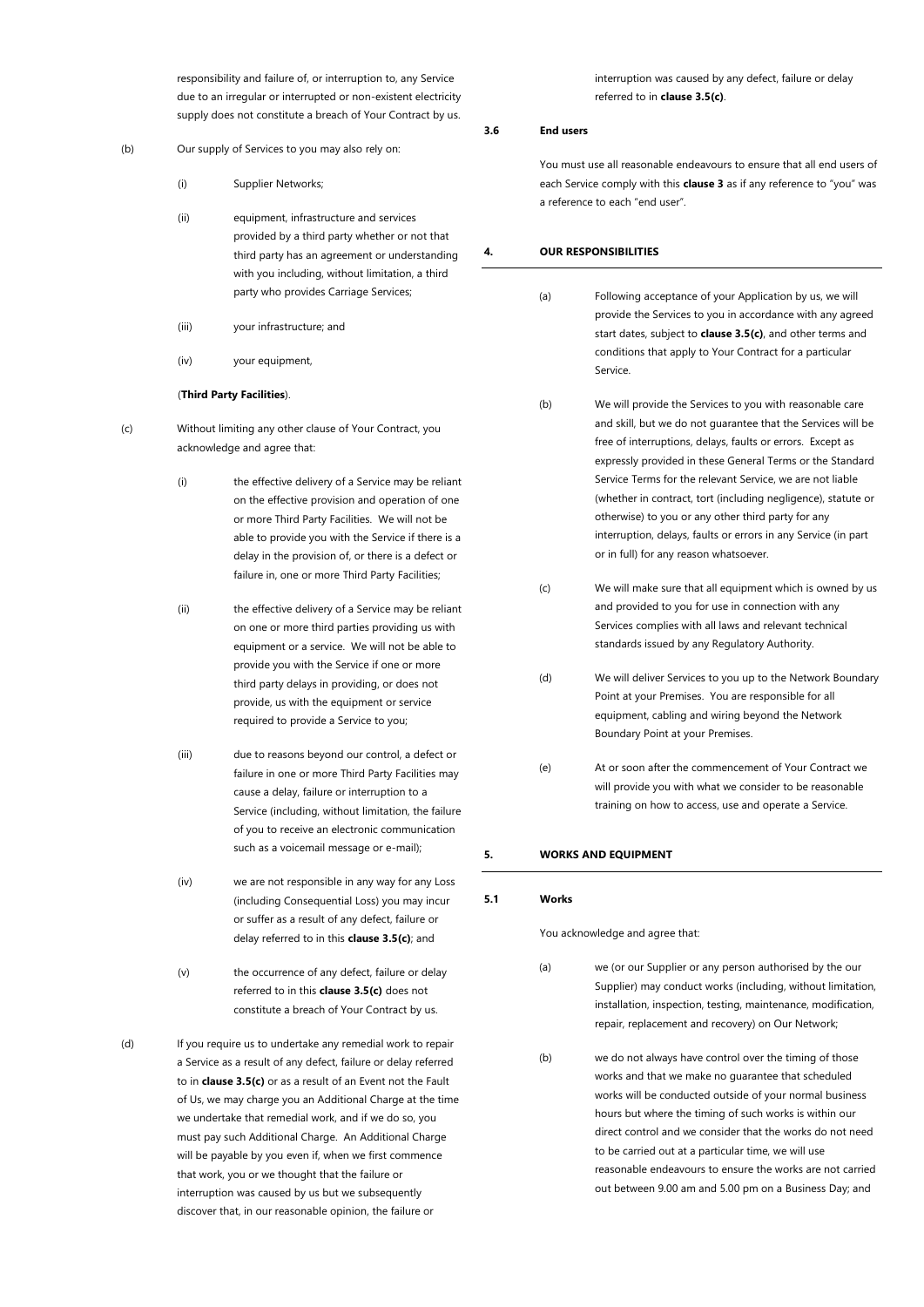(c) those scheduled works may interrupt the supply of the Services and, if so, such interruption does not constitute a breach of Your Contract by us.

# <span id="page-9-0"></span>**5.2 Equipment**

- (a) We may provide or lease Our Equipment to you for the purposes of your use of the Services. There is no transfer in title of Our Equipment and Our Equipment shall remain the property of us or our Supplier (as the case may be).
- (b) We may, at our discretion, change the equipment we provide or lease to you during the term of Your Contract. If we do, we will notify you of this and make arrangements for the replacement and return of such equipment. You agree to comply with those arrangements, including any reasonable timeframe we notify you of for the return of equipment. You acknowledge and agree that such replacement and return does not give you any right to cancel a Service unless **clause [1.5\(b\)](#page-3-9)** applies.
- (c) Subject to **clause[s 5.2\(e\)](#page-9-2)** and **[5.2\(g\)](#page-9-3)**, title in Our Equipment is not transferred to you. You hold Our Equipment as bailee for us. Risk in Our Equipment passes to you on delivery to you. You are responsible for any damage to (save for fair wear and tear), or destruction or theft of, Our Equipment, except to the extent that it is directly caused by our negligence. You must, on demand, pay us:
	- (i) for any damage or destruction to Our Equipment for which you are responsible, the cost of repair or the cost of replacement equipment; and
	- (ii) for any theft of Our Equipment for which you are responsible, the cost of replacement equipment,

together with an Additional Charge in respect of the delivery and installation of repaired or replaced equipment.

- (d) You must not enter into agreement to transfer, sell or grant any Security Interest in respect of Our Equipment. You must not obscure or remove any identification marks on Our Equipment, unless with our express written consent in writing. You must ensure that Our Equipment is not altered, relocated, maintained, repaired or disconnected, or connected, to any electricity supply except by us or as we may expressly permit you to do so on a case-by-case basis in writing.
- <span id="page-9-2"></span>(e) You must return Our Equipment, if we request you to do so, within five (5) Business Days after receiving that request. In addition, you must return Our Equipment to us within five (5) Business Days after the end of the Minimum Term or the end of Your Contract (whichever is the later). It is your responsibility to return such equipment to us, and at your cost unless and to the extent we otherwise direct. If Our Equipment is not returned to us, or is not returned to us in the same condition as we provided it to you (excepting fair wear and tear), you are deemed to have made an offer to purchase such equipment from us and we

are deemed to have accepted that offer. The price for such equipment will be set out in a notice that we will issue to you (such price to be the current standard purchase price for equipment or comparable equipment as at the day it was due to be returned) and you must pay such amount to us within the time stated in that notice.

- (f) Unless otherwise agreed, you must:
	- (i) allow us to install, inspect, test, modify, repair or replace Our Equipment; and
	- (ii) do all things reasonably required by us to make clear the identity of the owner of Our Equipment.

<span id="page-9-3"></span>(g) We may sell equipment to you for use in connection with the Service (**Purchased Equipment**). Title to Purchased Equipment passes to you when you pay for it in full in cleared funds. Risk in Purchased Equipment passes to you on delivery. We will use reasonable efforts to transfer to you any manufacturer's warranty in any such Purchased Equipment, from the time title passes to you.

- (h) You must ensure that all equipment you use in connection with the Service that is not Our Equipment, and the way you use such equipment, complies with all applicable laws and relevant technical standards issued by any Regulatory Authority or us, as well as any reasonable directions issued by us in relation to such equipment. If you do not comply with this **clause 5.2(h)**, we may disconnect that equipment from the Service. We will try to give you reasonable notice before disconnection, but we may disconnect immediately in an emergency.
- (i) You must provide adequate and suitable space, power supply and dust-free environment free of excess humidity for all equipment used in connection with the Service and located on the Premises including, without limitation, Our Equipment. If you are unsure about environmental requirements for any equipment, please ask us.

<span id="page-9-1"></span>**5.3 PPSA**

- (a) You acknowledge that, by virtue of Your Contract, we have a Security Interest in the Secured Goods for the purposes of the PPSA and to the extent applicable the PPSA applies.
- <span id="page-9-4"></span>(b) You acknowledge and agree that we may do anything reasonably necessary, including, without limitation, registering any Security Interest which we may have in the Secured Goods on the PPSR, in order to perfect the Security Interest and comply with the requirements of the PPSA.
- (c) You agree to do all things necessary to assist us to undertake the matters set out in **claus[e 5.3\(b\)](#page-9-4)** (including, without limitation, executing all relevant documents).
- (d) You and we agree that, pursuant to section 115 of the PPSA and to the maximum extent permitted by the PPSA, the following provisions do not apply in relation to a Security Interest in the Secured Goods (words in this provision have the same meaning as in the PPSA):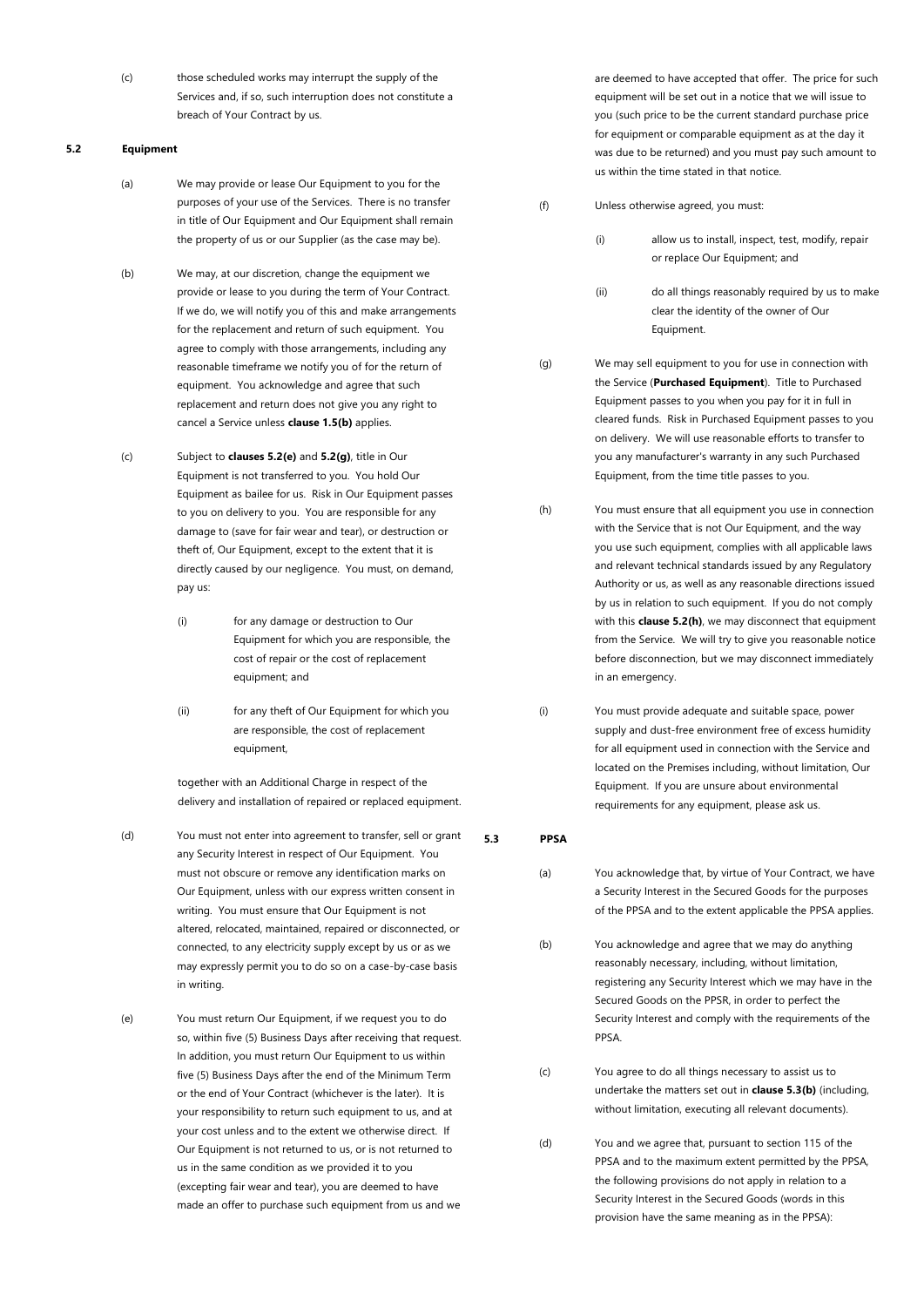| (i)   | section 95 (notice of removal of accession), to<br>the extent that it requires the secured party to<br>give a notice to the grantor;                                   |
|-------|------------------------------------------------------------------------------------------------------------------------------------------------------------------------|
| (ii)  | section 96 (when a person with an interest in<br>the whole may retain an accession);                                                                                   |
| (iii) | section 130 (notice of disposal), to the extent<br>that it requires the secured party to give a<br>notice to the grantor and other secured parties<br>before disposal; |
| (iv)  | paragraph 132(3)(d) (contents of statement of<br>account after disposal);                                                                                              |
| (v)   | subsection 132(4) (statement of account if no<br>disposal);                                                                                                            |
| (vi)  | section 135 (notice of retention);                                                                                                                                     |

- (vii) section 142 (redemption of collateral); and
- (viii) section 143 (reinstatement of security agreement).
- (e) To the maximum extent permitted by the PPSA, you waive the right to receive all notices which we would otherwise be required to provide to you pursuant to the PPSA in relation to the registration or enforcement (or otherwise) of a Security Interest in the Secured Goods including, without limitation, any notice under section 157 of the PPSA of a verification statement in relation to any registration of a Security Interest on the PPSR.
- (f) Except if section 275(7) of the PPSA applies, you and we agree not to disclose any information of the kind referred to in section 275(1) of the PPSA that is not publicly available.

# <span id="page-10-0"></span>**6. ONGOING SUPPORT**

### <span id="page-10-1"></span>**6.1 Notification of any defect or fault**

- (a) If you suspect there is a defect or fault in the Services, you may contact our help desk with the details of the defect or fault. Upon receiving those details, we will provide you with a reference number of your notification which you must keep in order to keep track of our response to your notification.
- (b) Upon receipt of your notification of a suspected defect or fault in the Services, we will within:
	- (i) a reasonable time of receiving that notification; or
	- (ii) such other specific time that we have agreed with you as set out in your Letter and/or Variation,

investigate the defect or fault in order to determine whether it is a defect or fault in Our Equipment or Our Network and which was caused by us.

| (c) | If we determine acting reasonably that the suspected      |
|-----|-----------------------------------------------------------|
|     | defect or fault in the Services was caused by us, we will |
|     | within:                                                   |

(i) a reasonable time of making that determination; or

(ii) such other specific time that we have agreed with you as set out in your Letter and/or Variation,

rectify the defect or fault at no cost to you.

(d) We are deemed to have been notified by you of a suspected defect or fault in a Service at the time when we provide you with acknowledgement of receipt of your notification (but excluding any automated notification).

### <span id="page-10-3"></span><span id="page-10-2"></span>**6.2 Exclusions to ongoing support**

(a) We have no obligation to you to rectify any defect or fault in a Service caused or contributed to by:

> (i) any defect or fault in equipment, software or any network infrastructure which does not form part of Our Network;

(ii) any defect or fault in a Service which:

|       | (A)                                   | is caused by your own conduct or<br>misuse of the Services or the<br>conduct or misuse of the Services<br>by your end users, contractors or<br>third parties who have or have<br>gained access to your Premises or<br>the Services: |  |
|-------|---------------------------------------|-------------------------------------------------------------------------------------------------------------------------------------------------------------------------------------------------------------------------------------|--|
|       | (B)                                   | is caused by faults or defects that<br>arise in telecommunication services<br>provided to you other than under<br>Your Contract (even if they are<br>connected, with our consent, to our<br>Services):                              |  |
|       | (C)                                   | arise due to equipment or cabling<br>owned or leased by you or an end<br>user or otherwise in your, or your<br>end users', control; or                                                                                              |  |
|       | (D)                                   | arise due to failure by you or any<br>third party (other than our<br>Personnel) to appropriately<br>maintain any equipment or cabling<br>relevant to the supply of the<br>Services:                                                 |  |
| (iii) |                                       | electromagnetic interference with any Service;                                                                                                                                                                                      |  |
| (iv)  |                                       | any Force Majeure Event; or                                                                                                                                                                                                         |  |
| (v)   | scheduled maintenance of Our Network. |                                                                                                                                                                                                                                     |  |

<span id="page-10-4"></span>(b) We may agree, but are not obliged to, provide support to you in any of the circumstances in **clause [6.2\(a\)](#page-10-3)**, on such terms and conditions (including, without limitation,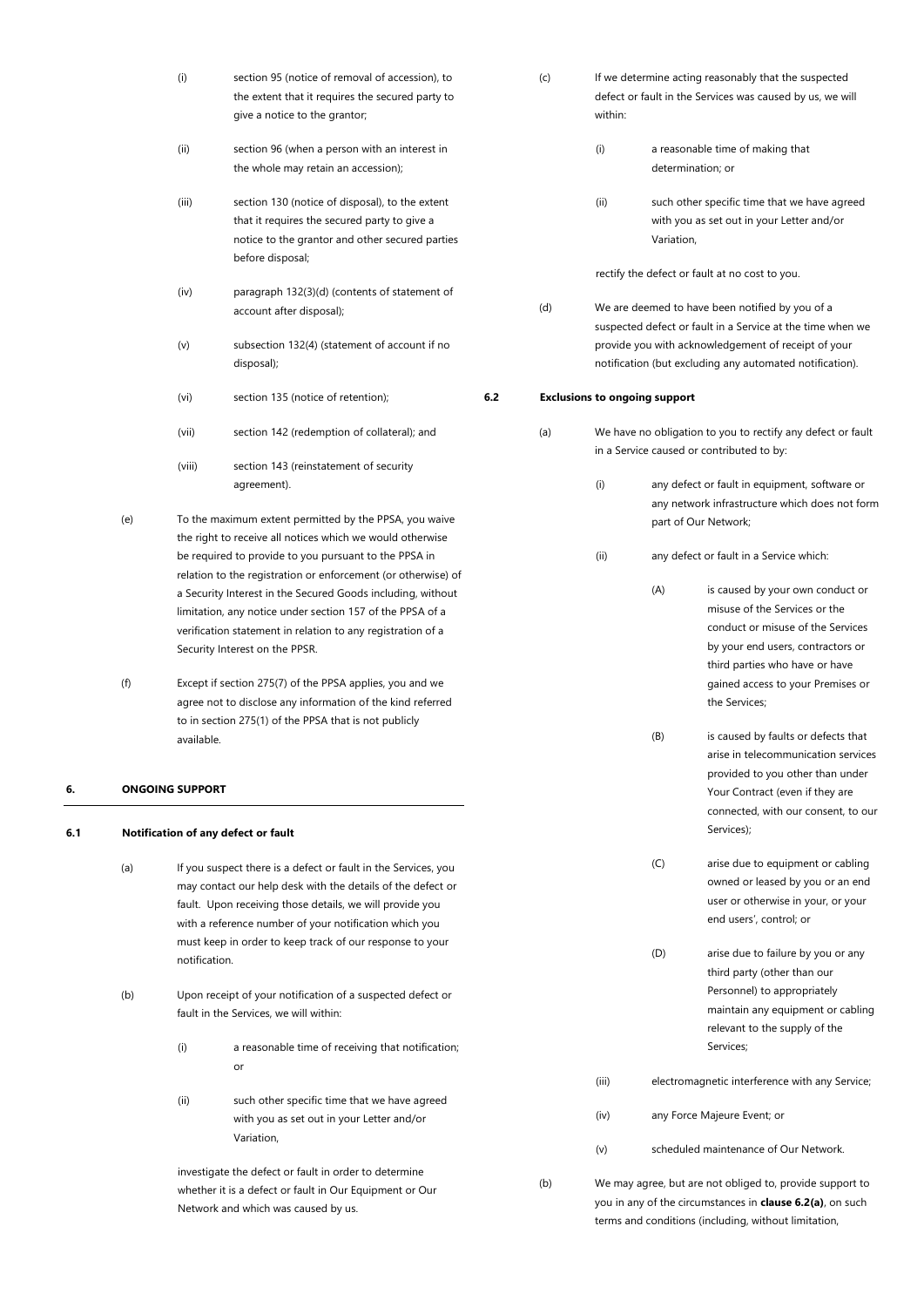payment of an Additional Charge) as we may agree with you.

(c) Without limiting **claus[e 6.2\(b\)](#page-10-4)**, if we provide support to you in any of the circumstances in **claus[e 6.2](#page-10-2)[\(a\)](#page-10-3)**, including investigating the cause of any such defect or fault, we reserve the right to charge you an Additional Charge, regardless of whether we rectify the relevant defect or fault.

### <span id="page-11-0"></span>**7. CHARGES AND PAYMENT OPTIONS**

### <span id="page-11-1"></span>**7.1 Standard charges**

- (a) You must pay the charges for the Services according to the rates set out in the Standard Service Terms for each Service unless expressly specified to the contrary in your Application.
- (b) Unless otherwise agreed in your Application, Minimum Monthly Charges for each Service will apply as set out in the Application. The method of calculating a Minimum Monthly Charges for a Service is set out in the Standard Service Terms for that Service unless expressly provided to the contrary in your Application.
- (c) You must reimburse us for any costs and expenses in accordance with the Standard Service Terms for each Service.
- (d) If we have procured from a third party customised services for you as part of a Service, you must reimburse to us the amount of any associated charges that we pay to that third party.

### <span id="page-11-2"></span>**7.2 Additional charges**

- (a) You must pay any Additional Charges as per this **claus[e 7.2](#page-11-2)** or as set out in the Application or any applicable provisions of the Standard Service Terms.
- (b) We may charge you an Additional Charge:
	- (i) to service, modify, repair or replace the Service or any equipment, as a result of an Event not the Fault of Us;
	- (ii) for installation, if the information you provided to us to determine the installation required was incomplete or inaccurate;
	- (iii) for installation, maintenance or other services which you request us to provide outside the hours of 9.00 am 5.00pm on a Business Day;
	- (iv) for installation, maintenance or other services which you request us to provide on a day that is not a Business Day;
	- (v) for the installation, maintenance, modification and repair of any further Service you acquire from us or request us to provide to you; and
- (vi) as expressly provided otherwise in these General Terms.
- (c) We may charge you a credit card processing fee for payments made by credit card. The amount of this fee will be shown on your invoice.
- (d) We may charge you a fee for the provision of hard-copy invoices, for payments by cheque (if that payment method has been agreed by us) and for late fees payable in accordance with **claus[e 8.1\(g\)](#page-12-3)**.
- (e) If your financial institution fails to honour your payment, you must pay the amount owing directly to us, together with an additional amount we may notify to you representing our time, effort and expenses incurred in rectifying such failure, and any charges, transaction costs and/or administration costs we are liable to pay to a financial institution as a result of such failure. You acknowledge and agree that the additional amount payable by you is a reasonable and genuine pre-estimate of the Loss that will we incur or suffer by reason of your financial institution failing to honour your payment.
- (f) We may pass on to you any one or more additional fees, increases to fees, charges, transaction costs or administration costs imposed on us by third parties for ancillary services (for example, credit card transaction fees), new government taxes or levies, international or roaming services and premium or content services, provided we comply with any notification requirements for changes to these General Terms in accordance with **claus[e 1](#page-2-0)** of these General Terms or as otherwise required by any law which governs Your Contract.

### <span id="page-11-3"></span>**7.3 Payment**

- (a) Unless otherwise agreed to by us, you must pay your charges by direct debit or credit card.
- (b) Subject to **claus[e 8.2](#page-12-0)**, your payment will be automatically charged to your credit card or deducted from your account on the Due Date specified in the invoice. The due date specified in an invoice will be no earlier than 7 days after the date the invoice was issued.

<span id="page-11-4"></span>**7.4 GST**

Unless otherwise expressly stated, all charges stated for our goods and Services are exclusive of GST. You must pay us, in addition to the charges, an amount equal to any GST payable on the supply of the goods and Service/s. That additional amount is payable at the same time as the relevant charges are payable. We will issue a tax invoice to you for the supply of the goods and Service/s at or before that time.

# <span id="page-11-5"></span>**8. INVOICES AND BILLING**

### <span id="page-11-6"></span>**8.1 Invoicing**

- (a) Unless otherwise agreed by us, we may invoice you:
	- (i) for any equipment you purchase from us before, on or after delivery;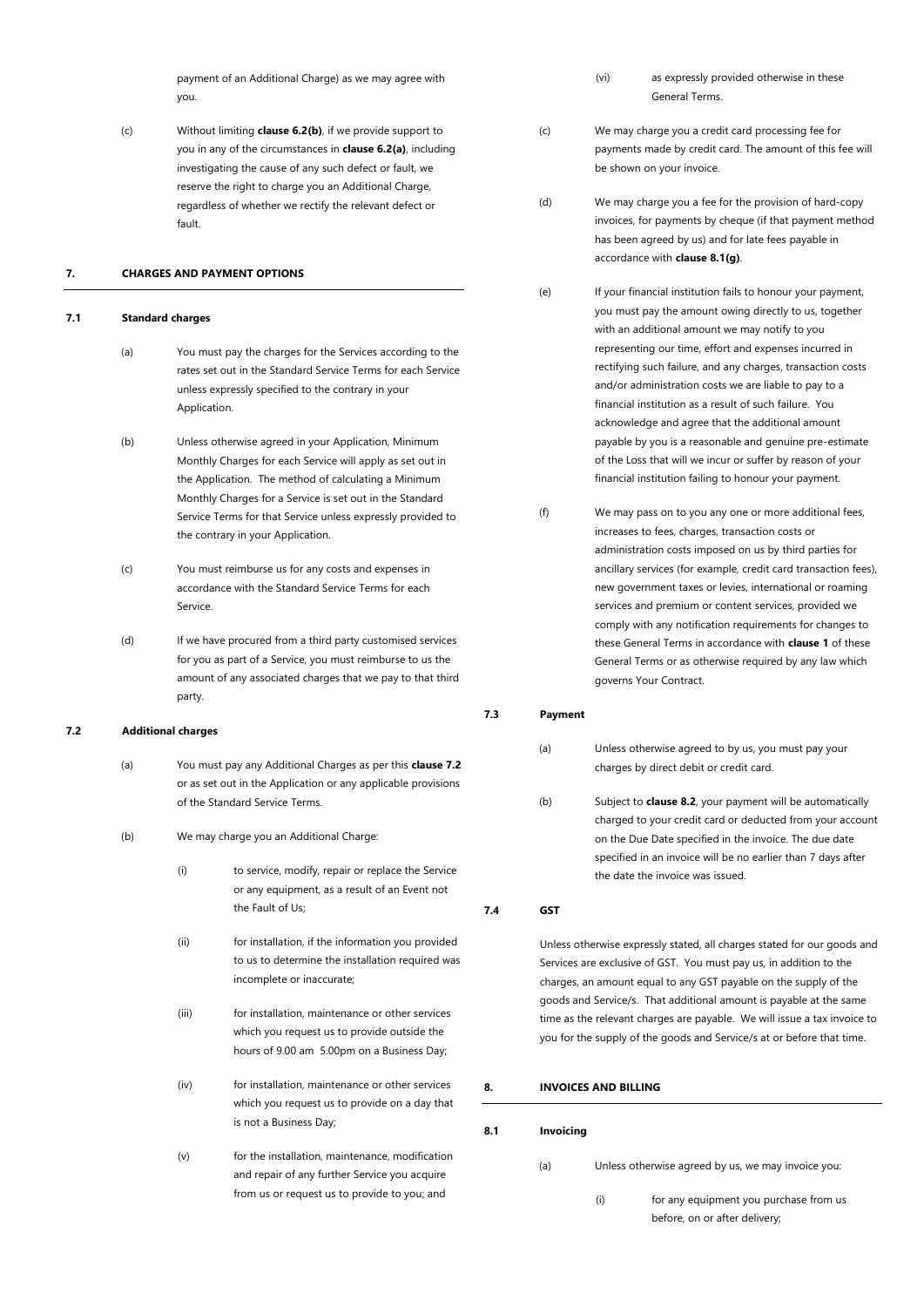| (ii) | for any installation charges, before or after |
|------|-----------------------------------------------|
|      | installation:                                 |
|      |                                               |

- (iii) for variable charges, in arrears;
- (iv) for recurring or fixed charges, in advance; and
- (v) otherwise, as notified by us from time to time.
- (b) We may round up any charge to the nearest cent.
- (c) We will notify you of our billing period from time to time. We may also issue interim invoices for accrued charges.
- (d) We may invoice you using a third party billing agent.
- (e) We will try to include on your invoice all charges for the relevant billing period. This is not always possible (for example, because of processing delays or errors with our billing system). We may include these unbilled charges in any later invoice(s).
- (f) We may re-issue any invoice if any billing error is later discovered. If you have overpaid any charges as a result of a billing error, your account will be credited with the overpayment or, if you have stopped acquiring the Service from us, we will refund the overpayment promptly after your request and after deduction of any other amounts due by you to us. If you have underpaid any charges as a result of a billing error, you will be required to pay the correct amount to us after the invoice is re-issued to you by the due date specified in that invoice.
- <span id="page-12-3"></span>(g) If you do not pay any amount invoiced by the due date (including any amount which is validly disputed but later agreed or determined to have been due and payable), then we may charge you a late fee that is notified by us to you and which represents:
	- (i) interest calculated daily and on a compounded basis from (and including) the due date until (but excluding) the date of payment in full, at a rate that is 2% higher than the then current interest rate set out in the *Penalty Interests Rate Act 1983* (Vic); and
	- (ii) an amount of \$15.00 or other such amount that we reasonably determine which represents our time and effort in seeking payment of the overdue amount (including, without limitation, any legal or recovery fees we may incur to third parties in seeking assistance to obtain payment from you of the overdue amount).

You acknowledge and agree that the late fee is a reasonable and genuine pre-estimate of the Loss we will incur or suffer by reason of you not paying to us the amount by the due date.

(h) You may not withhold, deduct or set-off any amount from or against any payment due by you to us in any circumstances. We may withhold or deduct from or set-off against any amount which we must otherwise pay or credit to you any amount payable by you to us.

### <span id="page-12-0"></span>**8.2 Billing disputes**

- (a) You may dispute an amount invoiced by us but only if you do so in accordance with this **claus[e 8.2](#page-12-0)**.
- (b) To raise a valid billing dispute:
	- (i) you must make a genuine request by written notice to us to investigate the specific charges or invoice, providing at the same time specific evidence which demonstrates that a particular charge or invoice is incorrect; and
	- (ii) you may only withhold a disputed amount if the amount relates to a genuinely disputed invoice, you pay all undisputed amounts and you pay some or all of the disputed portion within five (5) days if we determine that amount to be payable. The disputed amount may only be withheld whilst the parties follow the dispute process in this **claus[e 8.2](#page-12-0)**.
- (c) You may only make a claim or commence proceedings alleging that any charge or invoice is incorrect, or you are entitled to a refund for overpayment, if you do so within 55 days of the date of invoice or overpayment.
- (d) If you raise a valid billing dispute, then we will conduct investigations which are reasonably necessary and appropriate in the circumstances of the dispute. Our records (and those of our Suppliers in respect of Supplier Networks) are sufficient proof of your usage of the Services, unless you otherwise prove to us, to our reasonable satisfaction, that they are incorrect. At the end of these investigations, you must pay any outstanding amount that has been shown to be correctly included in your bill or is agreed by the parties to be correct (together with a late fee in accordance with **clause [8.1](#page-11-6)**) within 30 days.

### <span id="page-12-1"></span>**9. SERVICE STANDARDS**

### <span id="page-12-2"></span>**9.1 Customer Service Guarantee**

- (a) To the extent that we provide you with a standard telephone service (as defined in the *Telecommunications (Consumer Protection and Service Standards) Act 1999*) and specified enhanced call handling features, components of our service (for example, fault repair times and service connection times) must comply with the Customer Service Guarantee, unless:
	- (i) you have otherwise waived your rights;
	- (ii) you are not eligible to receive the Customer Service Guarantee because we supply more than five telephone services to you; or
	- (iii) you fall within any other exemptions set out in the Customer Service Guarantee*.*
- (b) The Customer Service Guarantee sets out certain minimum performance standards in relation to service connection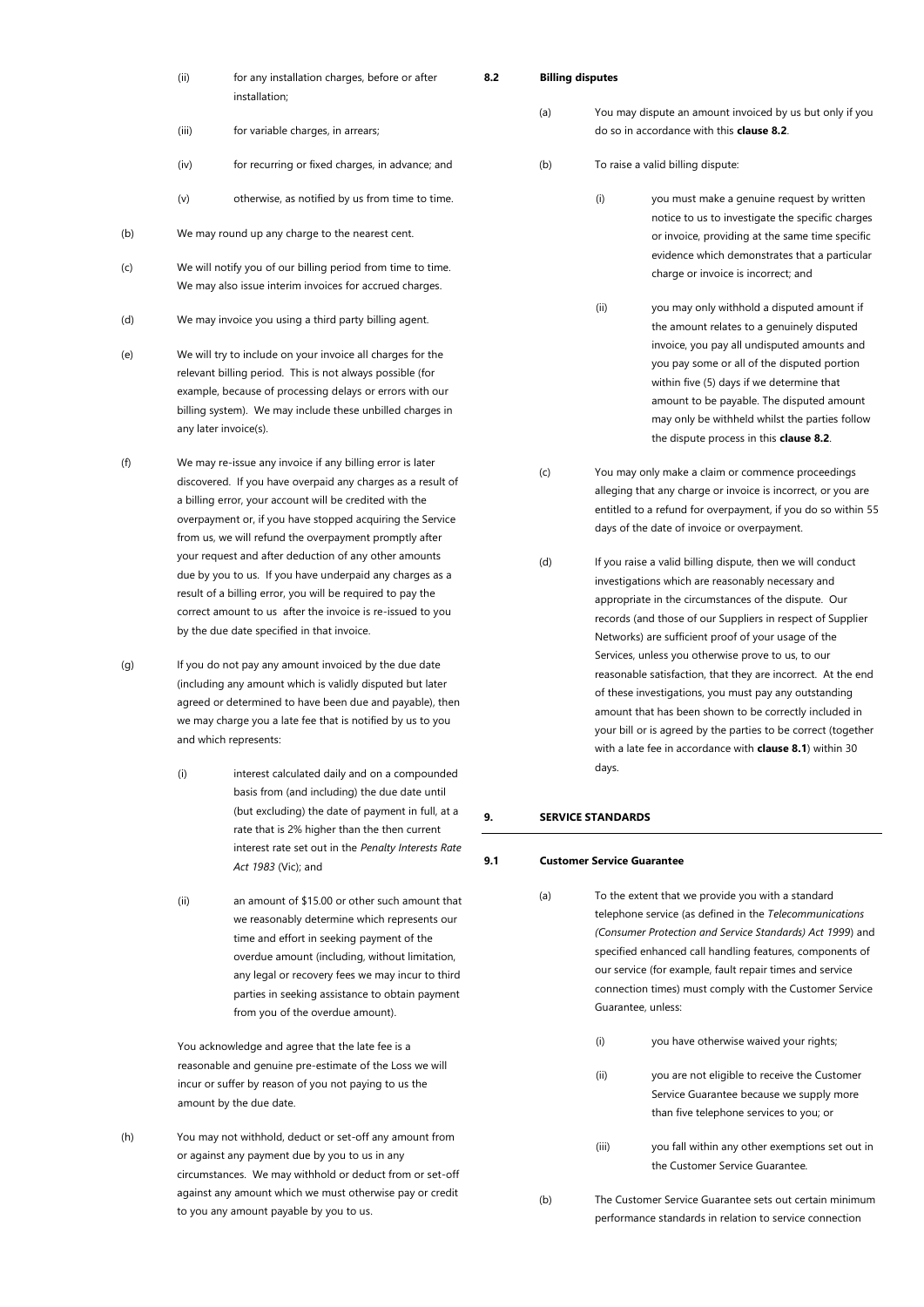times, fault repair times and keeping appointments to provide you with services. It does not apply to any equipment you own (or which is owned by a third party) which is used in connection with our Services.

(c) If you have rights under the Customer Service Guarantee and we do not meet the Customer Service Guarantee standards, you may be entitled to receive monetary compensation under the Customer Service Guarantee. However, there are circumstances where we may be exempt from meeting those requirements, including, without limitation, where you unreasonably refuse us access to the Premises or if you miss an appointment without giving us reasonable notice.

### <span id="page-13-0"></span>**9.2 Service disruption**

Without limiting anything else in these General Terms and the Standard Service Terms, we may temporarily suspend or restrict any Service without liability during any scheduled maintenance or other works specified in **clause [5.1](#page-8-3)**.

# <span id="page-13-1"></span>**9.3 Service Levels**

If the Standard Service Terms for a Service sets out service levels for that Service, then we will use reasonable endeavours to perform that Service in accordance with those service levels. Our liability to you for a failure to meet such a service level is as set out in those Standard Service Terms and if there is none, then we have no liability to you in respect of such a failure, whether the liability arises in contract, tort (including negligence), statute or otherwise. If the Standard Service Terms sets out a remedy for such failure, that is your only remedy for failure to meet the service level.

#### <span id="page-13-2"></span>**9.4 No liability for failure to comply with operational requirements**

You release us from all liability (including, without limitation, to pay any monetary compensation under the Customer Service Guarantee or to pay any rebate for failure to meet any service levels) in connection with any delay, failure, defect or fault relating to any Service where the delay, failure, defect or fault is caused or contributed to by your failure to comply with the provisions of **clause [3.2\(a\)](#page-6-3)**.

# <span id="page-13-3"></span>**10. FORCE MAJEURE**

- (a) Neither party will be liable for any delay or failure to meet its responsibilities under Your Contract because of a Force Majeure Event to the extent that, and for the period of time during which, the party is affected by the Force Majeure Event, except for:
	- (i) any obligation you owe to pay charges for Services which you have received; and
	- (ii) if we have procured from a third party customised services for you as part of the Service, you must reimburse to us the amount of any associated charges that we pay to that third party regardless of whether or not you have received those services as a result of a Force Majeure Event.

# <span id="page-13-4"></span>**11. LIABILITY**

#### <span id="page-13-5"></span>**11.1 Exclusions of representations, guarantees or warranties**

Subject always to **clause [11.2](#page-13-6)**, to the maximum extent permitted by law, we make no representation or give any guarantee or warranty (including, without limitation, of merchantability, acceptable quality, fitness for any particular purpose or fitness for disclosed result) in connection with Services.

### <span id="page-13-8"></span><span id="page-13-6"></span>**11.2 Liability under consumer protection laws not excluded**

- (a) There may be non-excludable statutory guarantees, conditions, warranties or liabilities that we have to you under the Competition and Consumer Act and other consumer protection laws that may apply to the Services that we supply to you and that cannot be excluded (**Non-Excludable Conditions or Liabilities**).
- (b) Nothing in Your Contract removes or limits any of the Non-Excludable Conditions or Liabilities under consumer protection legislation and which are not permitted to be excluded.
- (c) If Your Contract is considered to be a consumer contract for the purposes of the Competition and Consumer Act, you are entitled to a replacement or refund for a major failure and for compensation for any other reasonably foreseeable loss or damage. You are also entitled to have the goods repaired or replaced if the goods fail to be of acceptable quality and the failure does not amount to a major failure.
- (d) However, to the extent that our liability can be limited under any applicable legislation, then we limit our liability to you, at our sole discretion, to:
	- (i) in the case of a breach relating to the supply of Services: resupplying the Service or payment of or reimbursement for the cost of having the Services resupplied; and
	- (ii) in the case of a breach relating to the supply of equipment: the replacement of the equipment. the repair of the equipment, the supply of equivalent equipment or the payment of the cost of repairing or replacing the equipment or supplying equivalent equipment,

and you acknowledge that this limitation of liability is fair and reasonable in all the circumstances.

#### <span id="page-13-7"></span>**11.3 Our liability to you**

(a) We exclude all liability for any Loss (including, without limitation, any Consequential Loss) suffered or incurred by you or your Personnel which arises in connection with use of the Services while conducting a business and, subject to **claus[e 11.2](#page-13-6)**, you agree that we do not have and will not have any such liability.

(b) Subject to **claus[e 11.2](#page-13-6)**, we exclude all liability for any Loss (including, without limitation, any Consequential Loss) suffered or incurred by you or your Personnel which arises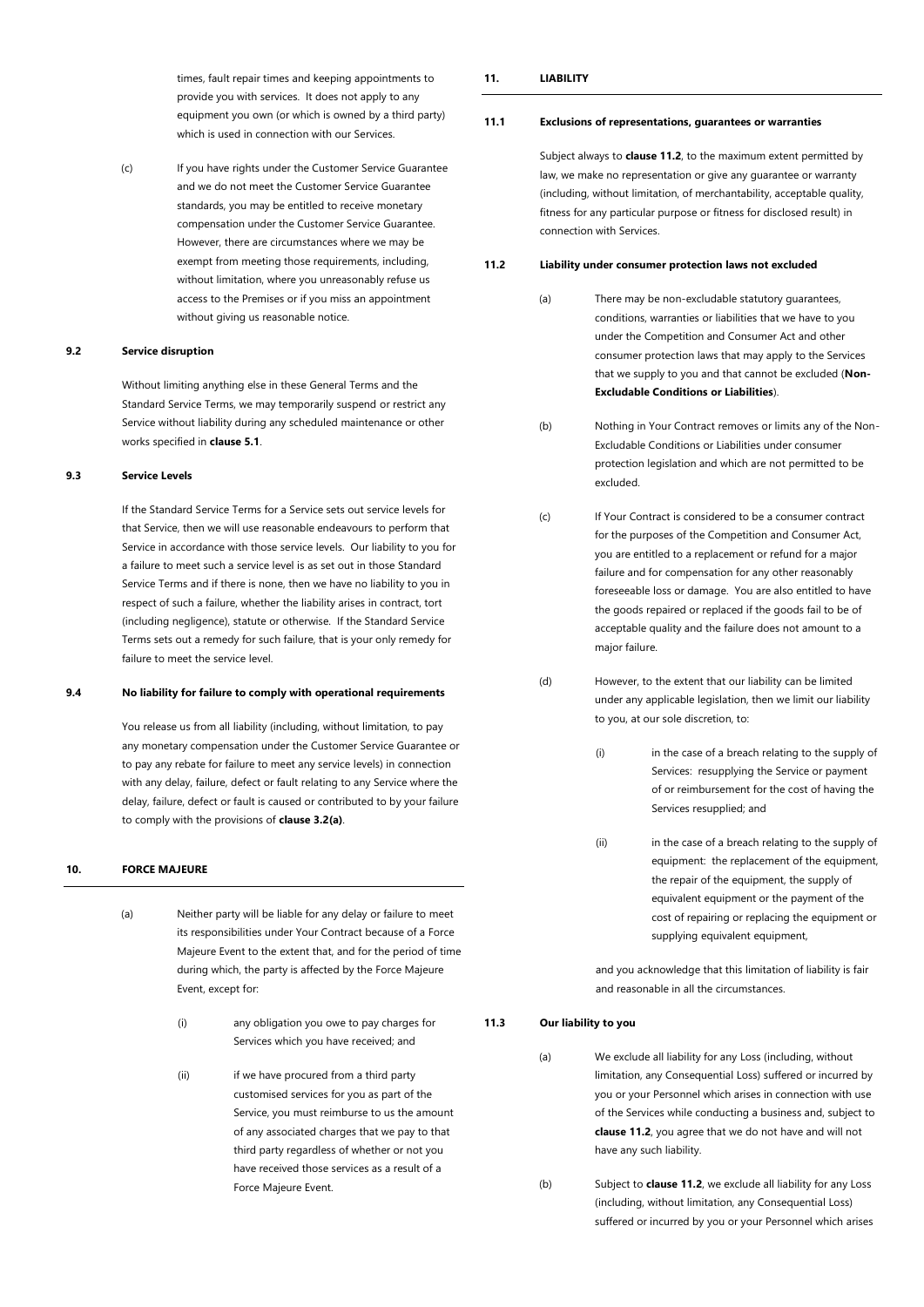in connection with anything outside our actual control, including any services or goods we do not supply to you and the occurrence of an event which we did not cause.

- (c) We exclude all liability to you including to your Personnel in connection with any technical support or any consultancy or technical advice provided to you or your Personnel in good faith, any inspection or supervision that we agree to provide in respect of your equipment or any approval of, or confirmation of completion of works by us in respect of, any design or construction proposal provided by you or your Personnel.
- (d) We exclude all liability to you including to your Personnel for any Consequential Loss suffered or incurred by you in connection with the supply or use of the Services or the supply or use of any equipment we provide to you (whether based in contract, tort (including negligence), statute or otherwise).
- (e) Our total liability to you for any Loss you suffer or incur, and for which we are liable under Your Contract (whether based in contract, tort (including negligence), statute or otherwise) is limited to:
	- (i) a maximum amount equal to your actual monthly spend or the Minimum Monthly Charges in respect of the Service (whichever is greater for each particular month) averaged over the previous consecutive three (3) billing months per incident or series of connected incidents giving rise to liability; and
	- (ii) in aggregate for all incidents, the amount of charges paid by you to us in the 12 month period prior to the last incident giving rise to our liability under Your Contract.
- (f) The exclusions of liability in this **clause [11.3](#page-13-7)** do not apply to any Loss arising from death or personal injury or loss of or damage to your real or tangible property or equipment to the extent it is directly caused or contributed to by a negligent act or omission of us or our Personnel in connection with our delivery of the Services but our liability for any such Loss is limited to the amount payable by our relevant policy of insurance effected from time to time.

### <span id="page-14-0"></span>**11.4 Contribution and mitigation**

- (a) Our liability for any Loss suffered or incurred by you under or in connection with our provision of Services to you (whether based in contract, tort (including negligence), statute or otherwise) is reduced to the extent that your or your Personnel's acts or omissions or the use of any Third Party Facilities used in connection with our Services, or the acts, omissions or equipment of a third person, caused or contributed to that Loss.
- (b) Our liability to you will be reduced to the extent that you have not taken reasonable steps to mitigate or avoid the Loss flowing from the event giving rise to our liability to you.

<span id="page-14-1"></span>**11.5 Claims against Suppliers**

To the extent permitted by law, we exclude any liability for claims (whether based in contract, tort (including negligence), statute or otherwise) which may be made by you or your Personnel against Suppliers through whom we may directly or indirectly provide Services to you and you release us from any Loss suffered or incurred by you or your Personnel. Furthermore, you indemnify us and our Personnel and hold us and our Personnel harmless from and against any Loss suffered or incurred by us and our Personnel in connection with any such claim made by you or your Personnel.

# <span id="page-14-2"></span>**11.6 Your liability to us**

- (a) You must indemnify us and our Personnel and hold us and our Personnel harmless from and against any Loss including, without limitation, reasonable legal costs that any of those indemnified may suffer or incur arising out of or in connection with your breach of Your Contract or arising out of or in connection with wilful misconduct or unlawful, fraudulent or negligent acts or omissions by you or your Personnel and which relate to:
	- (i) the use (or attempted use) of the Service; or
	- (ii) equipment used in connection with the Service.
- <span id="page-14-4"></span>(b) You assume liability for, and indemnify and hold us and our Personnel harmless from and against, any claim by a third party arising from your use of the Services (including, without limitation, claims for breaches of intellectual property rights and as a consequence of your use of the Service being contrary to the law).
- (c) You are not liable for any Consequential Loss suffered or incurred by us or our Personnel in connection with the supply of the Services or any equipment we provide to you (whether based in contract, tort (including negligence), statute or otherwise) provided that such an exclusion of liability for Consequential Loss does not apply to **clause [11.6\(b\),](#page-14-4)** any Consequential Loss arising from a breach of **claus[e 14\(e\)](#page-18-2)**, or any Consequential Loss arising from death or personal injury or loss of or damage to your real or tangible property or equipment to the extent it is directly or indirectly caused or contributed to by a negligent act or omission of you or your Personnel.

# <span id="page-14-3"></span>**11.7 Integrated Public Number Database (IPND)**

- (a) Without limitation to **claus[e 2.3\(a\)](#page-4-4)**, you represent and warrant to us – with the expectation that we rely upon that representation – that at or before the time we commence the supply of any Service, you will give us the correct end address at which that Service is utilised by you.
- (b) You acknowledge that we will supply the end address you give us in respect of a Service as we are permitted to or required to under any law.
- (c) You must indemnify us and our Personnel and hold us and our Personnel harmless from and against any Loss including, without limitation, reasonable legal costs that any of those indemnified may suffer or incur arising out of or in connection with your failure to provide us with a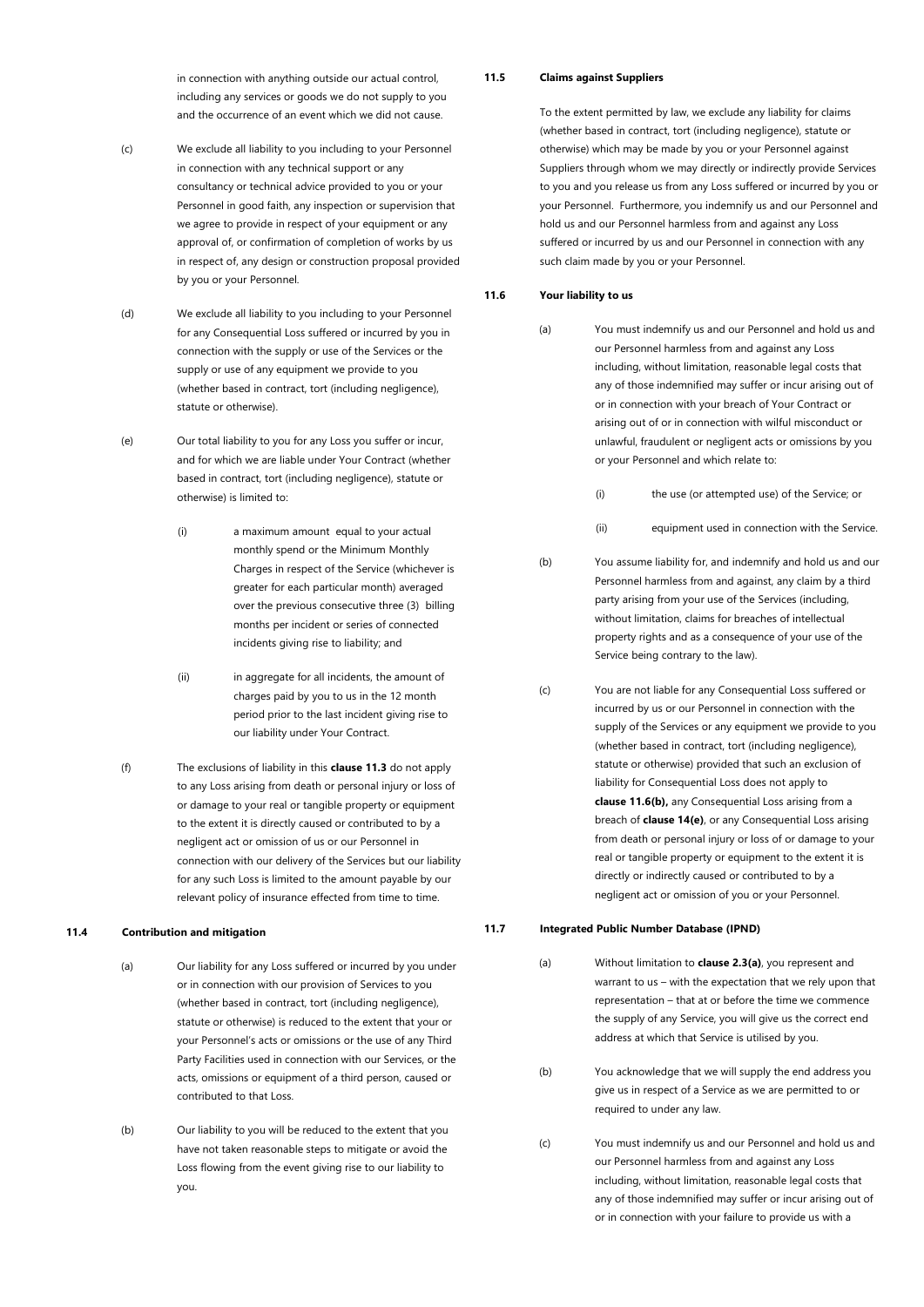<span id="page-15-5"></span><span id="page-15-4"></span><span id="page-15-3"></span><span id="page-15-2"></span><span id="page-15-1"></span><span id="page-15-0"></span>

|      |                                   | us.          | correct end address or to provide us with any change to<br>that end address or any matter which prevents or delays us<br>from accessing details of any end address you have given                                                                                                                                                                                   | (i)    |                  | you breach any of your obligations relating to<br>the use of the Service or otherwise misuse the<br>Service (including, without limitation, any use<br>of the Services for illegal or unlawful purposes);                                   |
|------|-----------------------------------|--------------|---------------------------------------------------------------------------------------------------------------------------------------------------------------------------------------------------------------------------------------------------------------------------------------------------------------------------------------------------------------------|--------|------------------|---------------------------------------------------------------------------------------------------------------------------------------------------------------------------------------------------------------------------------------------|
|      | (d)                               |              | You assume liability for, and indemnify and hold us and our<br>Personnel harmless from and against, any claim by a third<br>party relating to failure to provide us with a correct end<br>address or to provide us with any change to that end<br>address or any matter which prevents or delays us from<br>accessing details of any end address you have given us. | (ii)   | contrary to law; | we reasonably suspect fraud by you, your<br>Personnel or any other person in connection<br>with the Service or that any Service is being<br>used in connection with any illegal activity or                                                 |
|      |                                   |              |                                                                                                                                                                                                                                                                                                                                                                     | (iii)  |                  | we believe it is necessary to do so to:                                                                                                                                                                                                     |
| 12.  | <b>CANCELLATION OR SUSPENSION</b> |              |                                                                                                                                                                                                                                                                                                                                                                     |        | (A)              | comply with any law or an order or<br>request of any relevant Regulatory                                                                                                                                                                    |
| 12.1 | Your right to cancel a Service    |              |                                                                                                                                                                                                                                                                                                                                                                     |        |                  | Authority or person responsible for<br>the enforcement of law;                                                                                                                                                                              |
|      | (a)                               | Service and: | You may cancel your Service without liability at any time if<br>we commit a material breach of Your Contract for that                                                                                                                                                                                                                                               |        | (B)              | protect any person, equipment or<br>to attend to any emergency; or                                                                                                                                                                          |
|      |                                   | (i)          | you have notified us in writing of that breach<br>and we have failed to remedy it within 30 days<br>after you give us notice requiring us to do so;<br>or                                                                                                                                                                                                           |        | (C)              | protect or minimise the potential<br>for loss of or damage to data or<br>goods regardless of who they<br>belong to;                                                                                                                         |
|      |                                   | (ii)         | you have notified us in writing of that breach<br>and the breach cannot be remedied.                                                                                                                                                                                                                                                                                | (iv)   |                  | except in respect of any amount that has been<br>validly disputed under <b>clause 8.2</b> , any amount<br>owing to us is not paid by its due date (as                                                                                       |
|      | (b)                               |              | You may cancel a particular Service by providing us with 30<br>days' written notice.                                                                                                                                                                                                                                                                                |        | us);             | specified in the relevant invoice or notified by                                                                                                                                                                                            |
| 12.2 |                                   |              | Our right to cancel or suspend                                                                                                                                                                                                                                                                                                                                      | (v)    |                  | we cannot enter the Premises because of your,<br>your Personnel's or a third party's act or                                                                                                                                                 |
|      | (a)                               | Service:     | We may, without liability, cancel a Service and any related                                                                                                                                                                                                                                                                                                         |        |                  | omission when we need to do something in<br>connection with the Service in order to supply<br>the Service or make the Service or related                                                                                                    |
|      |                                   | (i)          | if no Minimum Term applies to the Service, at<br>any time if we give you at least 30 days' notice;                                                                                                                                                                                                                                                                  | (vi)   | equipment safe;  | you vacate the Premises;                                                                                                                                                                                                                    |
|      |                                   | (ii)         | if a Minimum Term applies to the Service, at                                                                                                                                                                                                                                                                                                                        |        |                  |                                                                                                                                                                                                                                             |
|      |                                   |              | any time after the expiry of the Minimum Term<br>if we give at least 30 days' notice to you;                                                                                                                                                                                                                                                                        | (vii)  |                  | you breach the terms of any of our Acceptable<br>Use Policies or if we reasonably consider that                                                                                                                                             |
|      |                                   | (iii)        | at any time before we start providing services<br>to you, if we reasonably determine that it is not<br>technically or operationally feasible or<br>commercially viable to supply the Service to<br>you, by giving notice to you;                                                                                                                                    |        | usage);          | your use of a Service is excessive or unusual<br>under those Acceptable Use Policies (though if<br>we do suspend or restrict a Service, you<br>continue to be liable to pay for any charges<br>incurred by you for any excessive or unusual |
|      |                                   | (iv)         | at any time if you no longer satisfy any pre-<br>requisite for the supply of the Service; or                                                                                                                                                                                                                                                                        | (viii) | a Service and:   | you breach a material term of Your Contract for                                                                                                                                                                                             |
|      |                                   | (v)          | if we can no longer provide you with the<br>Service (including, without limitation, due to<br>any geographical coverage, capacity or<br>technical limitation) or we cease to offer the<br>Service generally.                                                                                                                                                        |        | (A)              | we have notified you in writing of<br>that breach and you have failed to<br>remedy it within 30 days after we<br>give you notice requiring you to do<br>so; or                                                                              |
|      | (b)                               | to you if:   | We may, without liability, immediately suspend or cancel a<br>Service and any related Service at any time by giving notice                                                                                                                                                                                                                                          |        | (B)              | we have notified you in writing of<br>that breach and the breach cannot<br>be remedied;                                                                                                                                                     |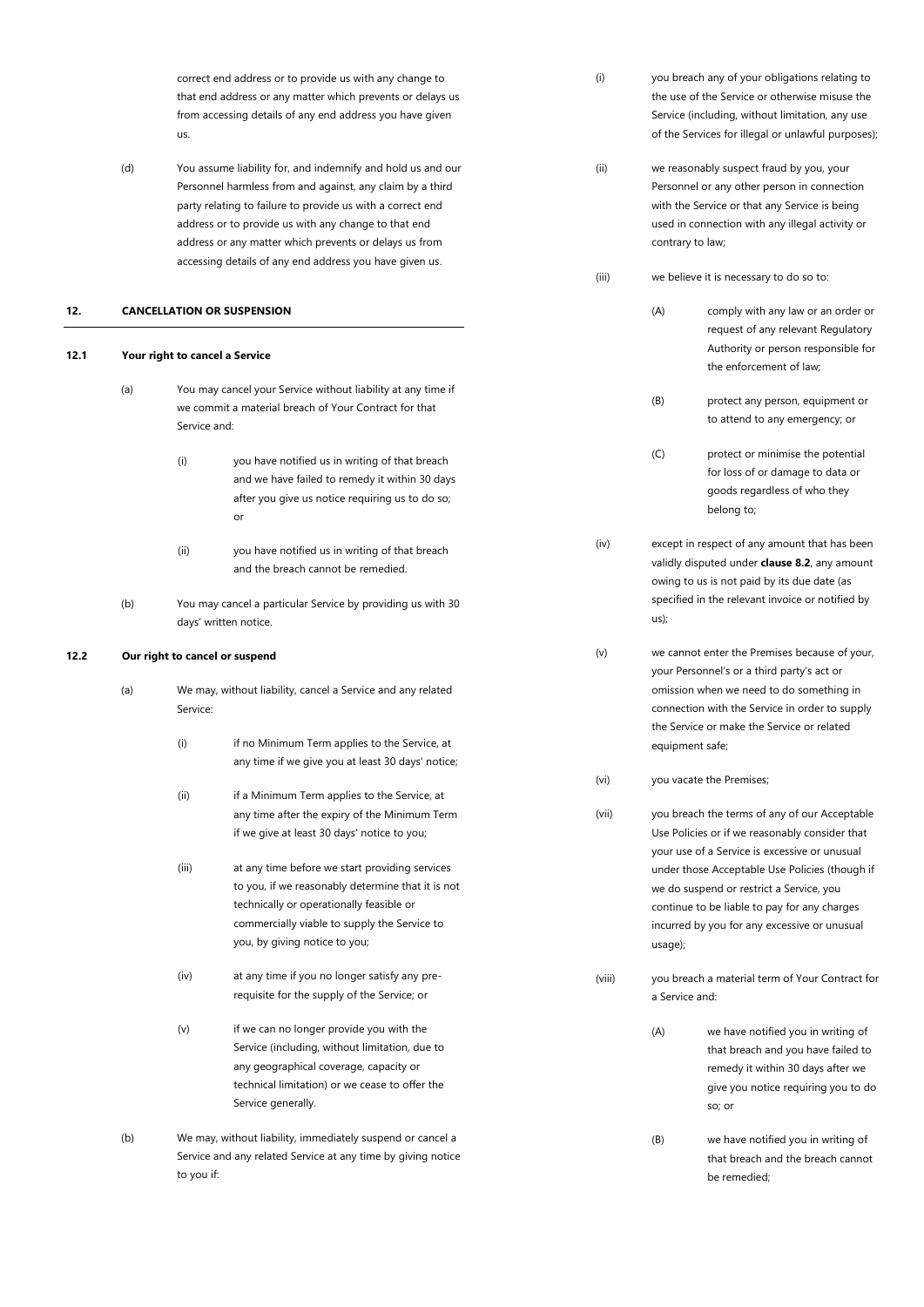| (ix)   | a Supplier through whom we directly or<br>indirectly supply Services to you terminates<br>their agreement with us, or ceases to supply<br>services to us, and we are not able to provide<br>the Service using an alternate supplier on terms<br>reasonably acceptable to us; |
|--------|------------------------------------------------------------------------------------------------------------------------------------------------------------------------------------------------------------------------------------------------------------------------------|
| (x)    | you suffer an Insolvency Event or appear<br>reasonably to us likely to do so;                                                                                                                                                                                                |
| (xi)   | you fail to provide us with a Solvency Letter or<br>security, or increased or replacement security,<br>in accordance with <b>clause 2.6</b> ;                                                                                                                                |
| (xii)  | you suffer a Change in Control and we<br>reasonably believe that it will or may affect us,<br>our interests or your ability to comply with your<br>obligations under Your Contract;                                                                                          |
| (xiii) | we reasonably consider that you no longer<br>meet our Credit Rating requirements or we<br>otherwise reasonably consider that you are<br>likely to be unable to pay the charges for the<br>Service:                                                                           |
| (xiv)  | if you are an individual, you die or, if you are a<br>partnership, the partnership is dissolved or an<br>application is made to dissolve the partnership;                                                                                                                    |

- (xv) we are otherwise entitled to do so under another term of Your Contract or at law; or
- (xvi) we are required to do so by law.
- (c) We may also suspend or cancel a Service if any Force Majeure Event prevents the supply of the Service for more than 14 days.

# <span id="page-16-0"></span>**12.3 Consequences of suspension by us**

- (a) If a Service is suspended or cancelled in accordance with these General Terms before the date we start providing the Service to you, then:
	- (i) you must pay to us all installation costs incurred by us in connection with preparation for the provision of the Service; and
	- (ii) if we have procured from a third party customised services for you as part of the Service, you must reimburse to us the amount of any associated charges that we pay to that third party, even if they are ongoing, for such time as we are required to pay those associated charges to that third party.
- (b) If the Service is suspended in accordance with these General Terms, then you will not be liable to pay usage based charges for the Service while it is suspended or cancelled but otherwise you must pay all charges arising before, during and after suspension.
- (c) You have a right to a pro-rata refund for any charges incurred and paid by you and where you have not had

access to the relevant Service due to a suspension of the Service unless:

- (i) you requested the suspension;
- (ii) you have materially breached or are in material breach of Your Contract;
- (iii) the suspension was due to a system or network outage for one (1) hour or less during Business Hours or for two (2) hours or less outside of Business Hours; or
- (iv) we reasonably believe that you are or are likely to be unable to pay the charges for the particular Service.
- (d) We may deduct from any pro-rata refund under this **clause [12.3](#page-16-0)** an amount equal to any outstanding amounts that you owe to us (for example, usage charges you incurred before we ceased supply of a Service to you or Early Termination Fees, if applicable).

### <span id="page-16-1"></span>**12.4 Consequences of cancellation by you or us**

- (a) If you cancel a Service under **clause [12.1](#page-15-1)** or we cancel a Service under **clause [12.2](#page-15-2)**:
	- (i) you must pay to us all charges for the Service that are outstanding up to and including the date of cancellation, such charges being immediately due and payable;
	- (ii) if we have charged in advance for the Service, your account will be credited with any charges for Services that would have been provided on and from the day immediately following the date of cancellation;
	- (iii) if we have procured from a third party customised services for you as part of the Service, you must reimburse to us the amount of any associated charges that we pay to that third party, even if they are ongoing, for such time as we are required to pay those associated charges to that third party; and
	- (iv) if you have purchased any equipment from us that you have not paid for in full, you must pay to us the purchase price for the equipment, such amount being immediately due and payable;
	- (v) in the case of termination of the Service by you under **clause [12.1\(b\)](#page-15-3)** or by us under **clause [12.2\(b\)](#page-15-4)**, you must pay to us an Early Termination Fee for the Service, such amount being immediately due and payable, and You acknowledge and agree that the Early Termination Fee is a reasonable and genuine pre-estimate of the Loss we will incur or suffer by reason of you or us cancelling the Service in those cases;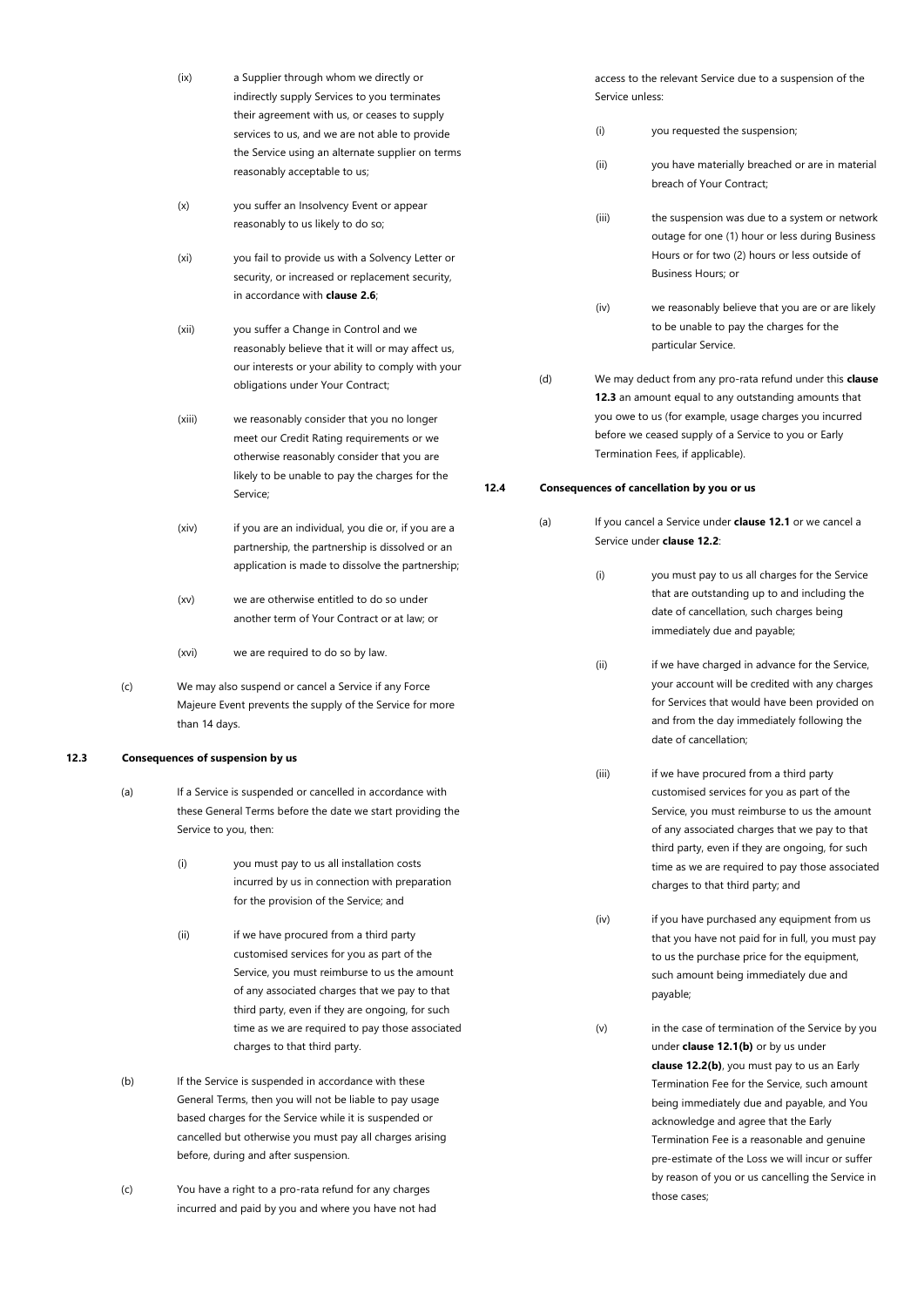- (vi) you must promptly disconnect from Our Network and remove any of your equipment;
- (vii) you must, at your cost, immediately return to us or permit us to remove any equipment owned by us, equipment you have purchased but not fully paid for, or other material of ours on the Premises or in your possession or control; and
- (viii) unless otherwise expressly agreed, each person's accrued rights and obligations are not affected.
- <span id="page-17-6"></span><span id="page-17-5"></span>(b) Upon any cancellation of a Service, you must continue to pay all charges relating to the Service if:
	- (i) we continue to supply the Service or the Service remains activated; or
	- (ii) you continue to use the Service; or
	- (iii) both **clause[s 12.4\(b\)\(i\)](#page-17-5)** and **[12.4\(b\)\(ii\)](#page-17-6)** apply.
- (c) Upon any cancellation of a Service, we may invoice you for all charges for the Service that have not been previously invoiced and you must pay to us all amounts specified in that invoice, and all other unpaid amounts relating to that Service, within ten (10) Business Days of the date of that invoice.

#### <span id="page-17-0"></span>**12.5 Existing Data upon Cancellation or Suspension**

If your Service is cancelled or suspended in accordance with this **claus[e 12](#page-15-0)**, we cannot guarantee you that we will be able to:

- (a) return any of your data that is stored by us on Our Network;
- (b) differentiate and separate your data from the other data stored on Our Network; and
- (c) remove your data from Our Network.

#### <span id="page-17-1"></span>**12.6 Suspension includes restriction and modification**

Whenever we are entitled to suspend a Service, we may instead of, prior to or after suspension, restrict or modify that Service (for example, instead of disconnecting a phone line, allowing only incoming but no outgoing calls) and references to 'suspend' and 'suspension' in this document must be read accordingly.

#### <span id="page-17-2"></span>**12.7 Reconnection following suspension or cancellation**

- (a) If we have suspended a Service, prior to us reactivating that Service, we may charge you a reconnection fee of:
	- (i) \$10 plus GST in respect of each affected end point where the Service was suspended but not disconnected; and
	- (ii) \$25 plus GST in respect of each affected end point where the Service was disconnected.
- (b) If a Service is cancelled under this **claus[e 12](#page-15-0)**, we may charge you a reconnection fee as set out in any further application for the Service (providing we decide to accept your further application for that Service). No reconnection fee will be charge if you reconnect a Service that was cancelled under this **claus[e 12.1\(a\)](#page-15-5)**.
- (c) We do not guarantee that, where a Service has been disconnected due to a suspension or cancellation of the Service, the same Public Addressing Identifier will be allocated or available to be allocated to a reinstated Service and you agree that we have no liability if you are allocated a different Public Addressing Identifier for the reinstated Service.

# <span id="page-17-3"></span>**13. INTERCEPTION**

You acknowledge that we (or our Suppliers or any other carrier or another carriage service provider who may indirectly provide you with the Services) may be required by law to retain metadata, information and content in relation to your use of the Services, intercept your communications, pass on details of your use of the Services, including any retained metadata, information and content in our possession or effective control and we may monitor your usage of the Services, including where we are requested or directed to do so by a Regulatory Authority, a law enforcement authority or other authority.

#### <span id="page-17-4"></span>**14. CONFIDENTIAL INFORMATION**

<span id="page-17-7"></span>

| (a) | We and you each agree to keep confidential the other's<br>Confidential Information.                                                                                                                                                                                                                   |                                                                                                                                                                                                                                      |
|-----|-------------------------------------------------------------------------------------------------------------------------------------------------------------------------------------------------------------------------------------------------------------------------------------------------------|--------------------------------------------------------------------------------------------------------------------------------------------------------------------------------------------------------------------------------------|
| (b) | Subject to <b>clause 14(c)</b> and <b>clause 14(e)</b> , we and you will<br>not use or disclose the other's Confidential Information for<br>any purpose other than to the extent necessary to perform<br>obligations or exercise rights under Your Contract or as<br>consented to by the other party. |                                                                                                                                                                                                                                      |
| (c) | We may:                                                                                                                                                                                                                                                                                               |                                                                                                                                                                                                                                      |
|     | (i)                                                                                                                                                                                                                                                                                                   | disclose your Confidential Information to any<br>Supplier where it is necessary to enable the<br>Supplier to provide any service (for example, a<br>messaging service) to us in connection with a<br>Services that we supply to you; |
|     | (ii)                                                                                                                                                                                                                                                                                                  | use or disclose your Confidential Information<br>where expressly permitted under any other<br>provision of these General Terms or Your<br>Contract;                                                                                  |
|     | (iii)                                                                                                                                                                                                                                                                                                 | use or disclose your Confidential Information to<br>make contact with, or to deal directly with, your<br>end users or other Personnel in connection<br>with the Services and the billing of those<br>Services;                       |
|     | (iv)                                                                                                                                                                                                                                                                                                  | refer to you as a customer of ours in our press<br>releases, our marketing, sales or financial                                                                                                                                       |

material or our reports;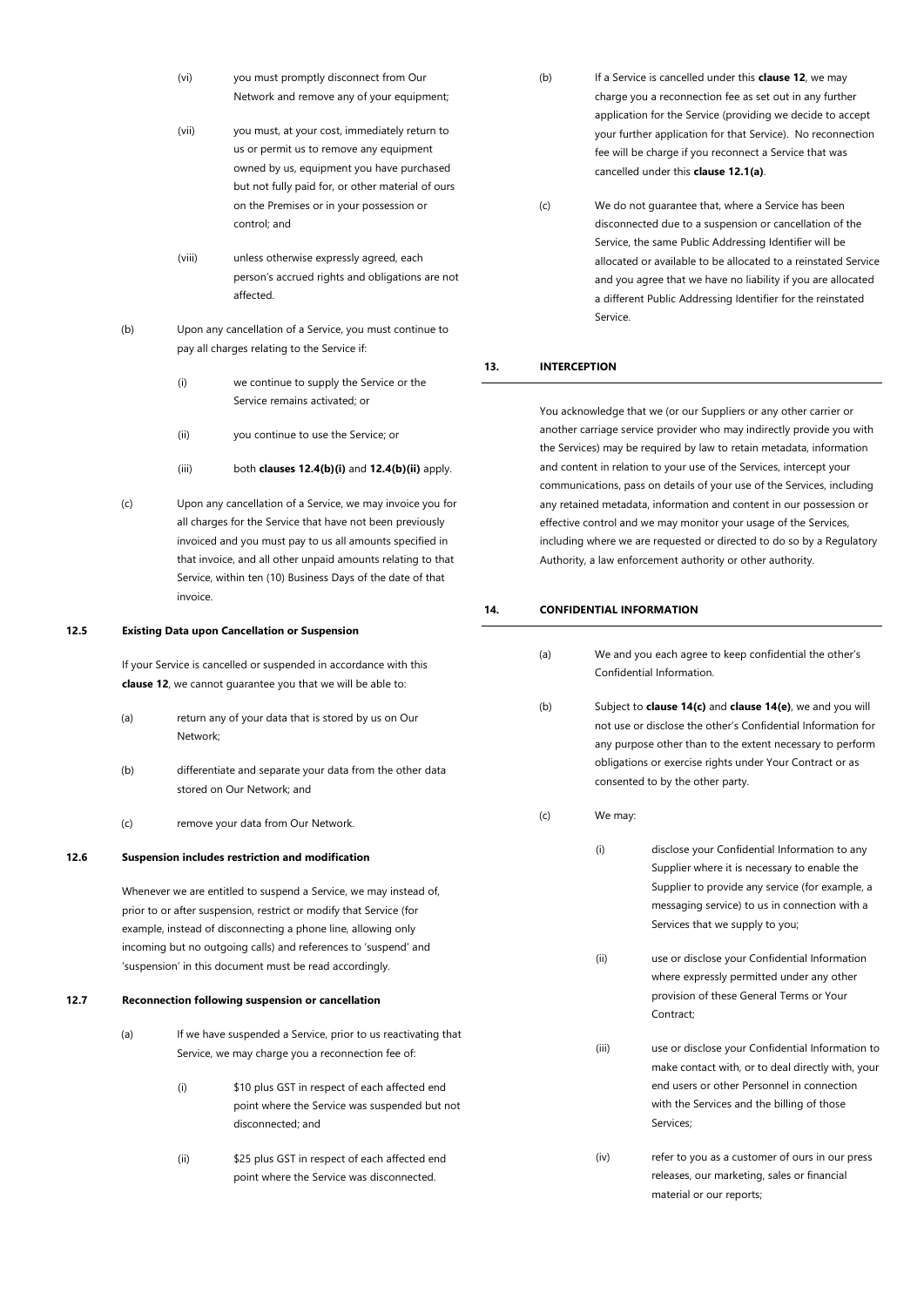- (v) disclose your Confidential Information to our Related Corporations or related entities;
- (vi) disclose your Confidential Information to any subcontractor or agent of ours in relation to the Services we provide to you (for example, a billing agent), provided that they are subject to obligations of confidence substantially equivalent to those provided under these General Terms; and
- (vii) transmit information about your location in emergency situations.
- (d) The obligations of confidentiality in this **claus[e 14](#page-17-4)** do not apply to the extent disclosure is required by law or the listing rules of a stock exchange, a direction by Regulatory Authority, or disclosure to professional advisors.
- <span id="page-18-4"></span><span id="page-18-3"></span><span id="page-18-2"></span>(e) Except to the extent permitted by law or expressly authorised by us, it is a material term of Your Contract that, to the extent that you are provided proprietary software including any Confidential Information relating to methods or processes embodied in that software, you must not, and must not permit your Personnel or any third party, to:
	- (i) copy, modify or reproduce the software or Confidential Information except to the extent permitted or authorised by Your Contract or at law generally;
	- (ii) disassemble, decompile, reverse assemble, reverse compile or otherwise reverse engineer the whole or any part of the software;
	- (iii) attempt to do any of the above acts in paragraph[s \(i\)](#page-18-3) an[d \(ii\);](#page-18-4) or
	- (iv) cause, permit or assist any other person directly or indirectly to do any of the above acts in paragraph[s \(i\),](#page-18-3) [\(ii\)](#page-18-4) and [\(iii\),](#page-18-5)

### <span id="page-18-5"></span>(together the **Prohibited Use**).

- (f) You must notify us within 24 hours of becoming aware of any actual or suspected Prohibited Use and provide us with any details we request.
- (g) Notwithstanding any other remedies available to us under Your Contract or at law, you acknowledge that in the event of any actual or anticipated breach by you of **claus[e 14](#page-17-4)[\(e\)](#page-18-2)**:
	- (i) damages alone are an inadequate remedy; and
	- (ii) we shall be entitled to an interim, interlocutory or permanent injunction or such other equitable remedy restraining you or your customers without showing or proving any actual damages sustained by us.

# <span id="page-18-0"></span>**15. PERSONAL INFORMATION**

- (a) Our collection, use, disclosure and storage of any of your Personal Information is governed by our Privacy Policy and the Privacy Act.
- (b) You must comply with all your obligations under the Privacy Act. If you are a small business operator under the Privacy Act, you must choose to be treated as an organisation under section 6EA of the Privacy Act during the term of Your Contract and otherwise comply with the obligations under the Privacy Act as if you were an organisation under the Privacy Act.
- (c) We are required by law to provide your name, address, service numbers and other public number details to a database known as the Integrated Public Number database (**IPND**). This obligation applies to all our customers, including those customers who request an unlisted number. However, unlisted service information is marked and controlled in the IPND so that it is only used for an approved purpose to those approved data users such as directory information organisations or for the assistance of emergency service organisations or law enforcement agencies. You must contact us if you wish to have any of the information we supply to the IPND altered in any way.

# <span id="page-18-1"></span>**16. YOUR ENTITLEMENT TO PUBLIC ADDRESSING IDENTIFIERS AND NUMBER PORTING**

- (a) The *Telecommunications Number Plan 1997* (Cth) sets out rules for issuing, transferring and changing telephone numbers. You and we must comply with the Telecommunications Number Plan.
- (b) You are entitled to continue to use any telephone number we issue to you, except in circumstances where the Telecommunications Number Plan allows us to recover the number from you.
- <span id="page-18-6"></span>(c) The Services may use identifiers such as a telephone number, an IP address or domain name (**Public Addressing Identifiers**). You must comply with the requirements of any Regulatory Authority or other body which administers Public Addressing Identifiers.
- (d) You acknowledge and agree that:
	- (i) you do not own or have any legal interest or goodwill in any Public Addressing Identifier issued to you;
	- (ii) you must not sell, transfer, lease, license or otherwise deal with any Public Addressing Identifier in any way inconsistent with this **clause [16](#page-18-1)**;
	- (iii) we do not control the allocation of Public Addressing Identifiers;
	- (iv) we are not liable to you if we are required to change, withdraw, suspend or re-assign any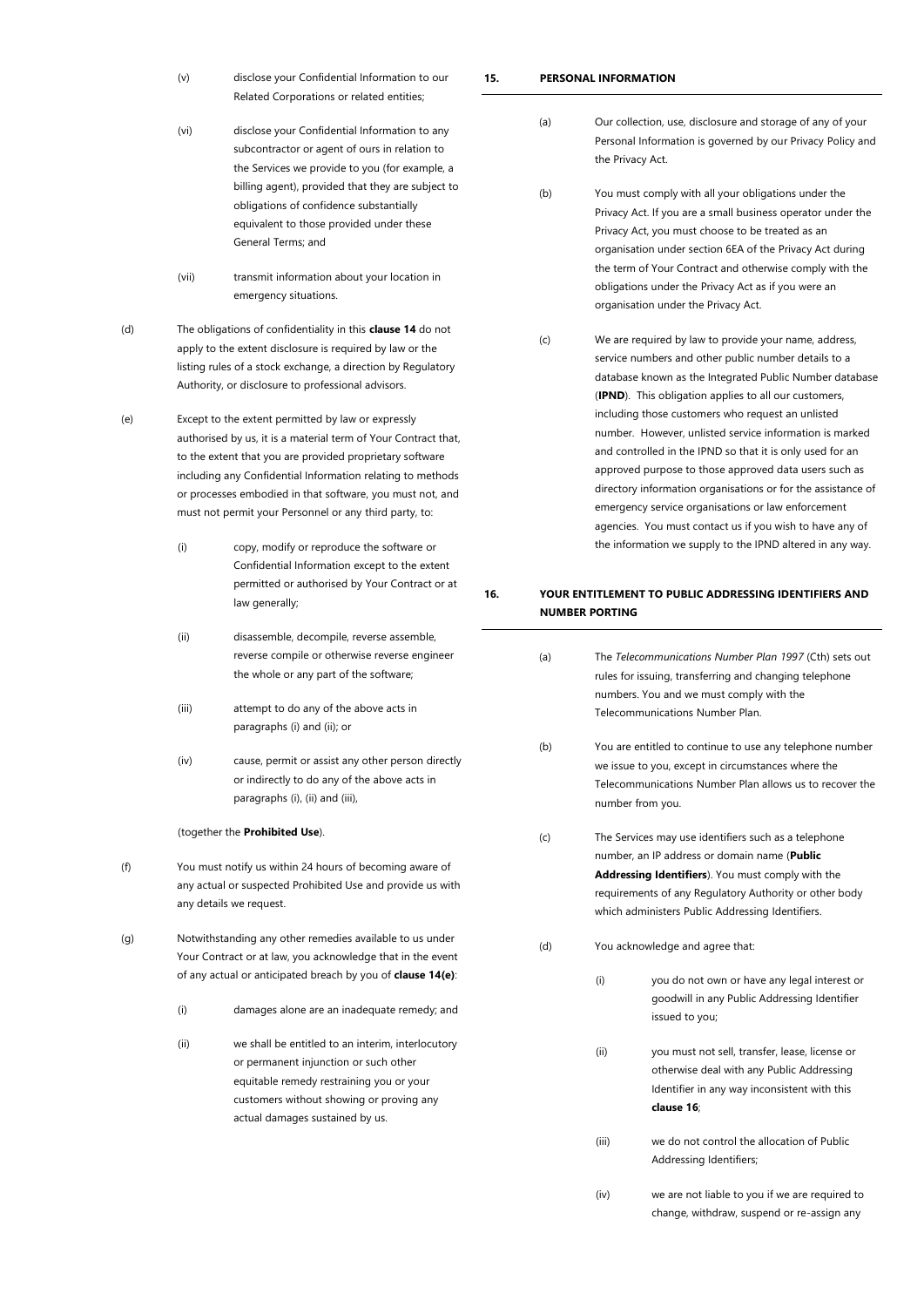Public Addressing Identifier as a result of any direction given by a Regulatory Authority, one of our Suppliers or any other body which administers Public Addressing Identifiers; and

- (v) on cancellation of the Service, your right to use a Public Addressing Identifier may cease.
- (e) We are responsible for selecting and assigning a phone number for a Service unless you port your phone number from your previous supplier service.
- (f) If you are a customer who is connected to another supplier's service and you wish to acquire a Service you may be able to port your existing phone number, subject always to availability and technical and commercial considerations. You must specify this request in your Application. Your previous supplier may charge you for porting and there may be other costs and charges such as early termination fees payable to your previous supplier. You must reimburse us and indemnify us against all such costs, fees and charges. During the process of porting your phone number from another supplier network, there may be a brief period when the Service is interrupted.
- (g) The porting of your phone number will be conducted in accordance with all regulatory requirements and applicable industry codes. In order to port your phone number from a previous supplier's service you must complete and sign a porting authority form which we can provide to you on request. You warrant to us that all information supplied by you in the port authority form is complete and correct. You indemnify us for any Loss we may suffer or incur by reason of the porting of your phone number (including, without limitation, if we are unable to successfully port your phone number from a previous supplier's service). We do not guarantee that we will be able to port your phone number from a previous supplier's service, and we will not be in breach of Your Contract if we are unable to port your phone number.
- (h) You must tell us in your Application if you want us to port a phone number we allocate to you, to a new supplier's service once we cease to provide a Service to you. However, any porting of your phone number by us to a new supplier's service will be subject always to availability and technical and commercial considerations. We may charge you additional costs and charges associated with our porting of the phone number we allocated to you to a new supplier service. In limited circumstances, we may not be able to port your phone number as requested. In these circumstances, we will provide you with another Service.
- (i) You acknowledge and agree that, if we allocate more than one phone number to you and you tell us in your Application that you want us to port the phone numbers to a new supplier's service once we cease to provide a Service to you, we may allocate to you a batch of 100 phone numbers and you will be required to pay the appropriate charge for that batch of phone numbers.
- <span id="page-19-0"></span>(a) We may subcontract any of our obligations under Your Contract to any person.
- (b) To the extent they are assignable or able to be novated, we may at any time assign and/or novate some or all of our rights or obligations under Your Contract to any person and you agree to do all things necessary to give effect to such assignment or novation. We may also novate some or all of our obligations under Your Contract to any Related Corporation that is able to perform those obligations and, if that Related Corporation undertakes to perform those obligations, you agree to do all things necessary to give effect to such novation and that we will be released from any further performance with effect from the date of the novation. We will notify you of any assignment within a reasonable time of the effective date of such assignment.
- (c) You may not assign and/or novate your rights or obligations under Your Contract without our prior written consent, such consent to be given at our absolute discretion.
- (d) If we have a right under Your Contract and we do not exercise that right, we do not waive that right or any other right.
- <span id="page-19-1"></span>(e) The parts of Your Contract which are by their nature intended to survive cancellation of the Service or the termination or expiry of Your Contract will do so. The parties expressly agree that the provisions of **clauses [1.1\(e\),](#page-2-6) [2.6\(f\),](#page-5-2) [3.5\(c\)\(iv\),](#page-8-6) [5.2\(e\),](#page-9-2) [7.3,](#page-11-3) [7.4,](#page-11-4) [8.1,](#page-11-6) [9.4,](#page-13-2) [11,](#page-13-4) [12.3,](#page-16-0) [12.4,](#page-16-1) [12.5,](#page-17-0) [14,](#page-17-4) [16,](#page-18-1) [17\(e\),](#page-19-1) [17\(g\),](#page-19-2) [17\(i\)](#page-20-1)** and **[18](#page-20-0)** survive termination.
- (f) Your Contract contains the entire agreement between the parties and supersedes all prior agreements and understandings between the parties in relation to the subject matter of Your Contract.
- <span id="page-19-2"></span>(g) Your Contract may not be varied otherwise than by a document in writing and executed by both parties
- <span id="page-19-3"></span>(h) You agree that you must:
	- (i) neither seek to entice any of our employees away from our employment nor cause nor encourage nor permit any other person or entity to do so;
	- (ii) immediately notify us if you become aware of any person or entity attempting to entice any of our employees away from our employment and provide us with reasonably specific details of the employee concerned;
	- (iii) pay us an amount equal to one quarter of the relevant employee's then current salary plus GST if you breach **claus[e 17\(h\)\(i\)](#page-19-3)** and you agree that: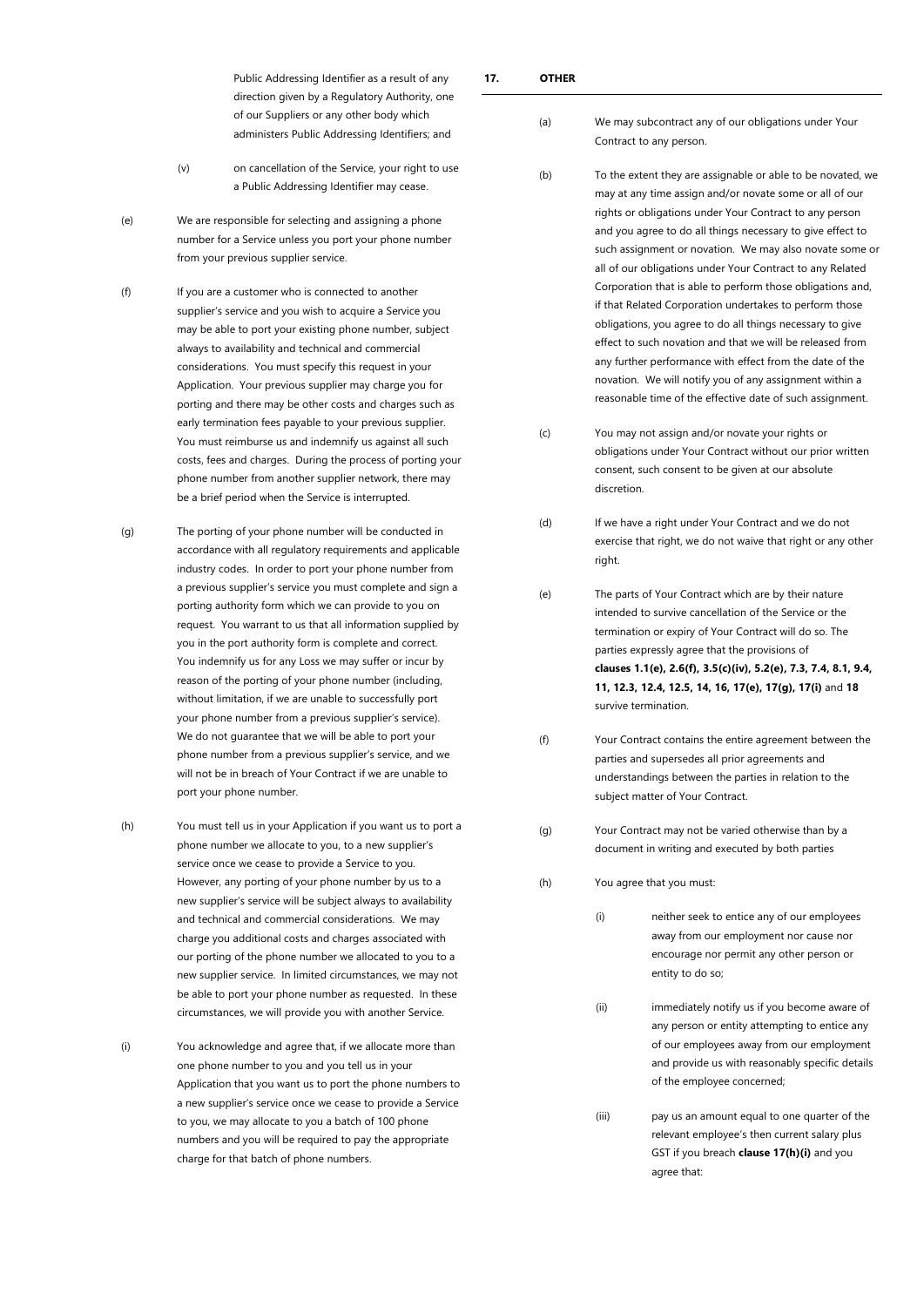- (A) the method of calculation of that amount is reasonable;
- (B) the calculation will produce a reasonable pre-estimate of the loss we will suffer in replacing that employee;
- (C) the calculated amount will be a sum for which you are solely liable and responsible and which we may recover from you as a liquidated debt; and
- (D) this **claus[e 17\(g\)](#page-19-2)** is a material term of Your Contract.
- <span id="page-20-1"></span>(i) Your Contract is governed by the laws of Victoria, Australia. You and we agree to submit to the non-exclusive jurisdiction of the courts of Victoria, Australia and the courts of appeal from them.
- (j) You agree that any of your, or your customers', data that is transmitted, stored or collected on Our Network belongs to us and can be used by us as we deem, provided that we must not use such data in a way which contravenes the Privacy Act, our Privacy Policy or any relevant legislation

### <span id="page-20-0"></span>**18. DEFINED TERMS**

**Acceptable Use Policies** means any policies governing your use of our Services that we may notify you of from time to time and copies of which are available to you on our website at  $#$ location##.

**Additional Charge** means a charge on a time and materials basis, where all time is charged at our published rates as amended from time to time, and all materials on a pass-through cost basis plus handling and storage cost (if applicable).

**Application** means the request by you to us for us to provide you with a Service and may comprise of multiple documents in various media including, without limitation, a subsequent request by you to us to vary the Service in a form set out in a software application we have given you access to.

**Business Day** means a day that is not a Saturday, Sunday or public holiday in the state in which the Service is located.

**Business Hours** means the hours between 9.00am to 5.00pm on a Business Day in the state in which the Service is located.

**Carriage Service** has the meaning given in the Telecommunications Act.

**Change in Control** means, in relation to a party, that an event occurs such that the ability to control the board or the management and policies of the party passes to a person or persons who did not have that ability immediately before that event.

**Competition and Consumer Act** means the *Competition and Consumer Act 2010* (Cth), as amended or replaced from time to time

and includes regulations and statutory instruments made under that act from time to time.

**Confidential Information** of a person means all information of that person (**Owner**) of a confidential nature, which another person (**Recipient**) first becomes aware, whether before or after the date of the original Application, either through disclosure by the Owner to the Recipient or otherwise through the Recipient's involvement with the Owner. In the case of us, Confidential Information includes, without limitation, information relating to the design, specification and content of any software provided by us to you. Notwithstanding the foregoing, Confidential Information does not include information:

- (a) the Recipient creates (whether alone or jointly with any person) independently of the Owner's Confidential Information;
- (b) that is public knowledge (otherwise than as a result of a breach of confidentiality by the Recipient or any person to whom it has disclosed the information); or
- (c) obtained without restriction as to further disclosure from a source other than the Owner through no breach of confidentiality by that source.

# **Consequential Loss** means:

- (a) any Loss that is suffered or incurred by a party as a result of a fact, matter or circumstance which does not arise naturally (that is, according to the usual course of things) from the fact, matter or circumstance giving rise to the Loss;
- (b) loss of revenue, loss of profits, loss of anticipated savings or business, pure economic loss, loss of data, loss of value of equipment (other than cost of repair), loss of opportunity or expectation loss even if any of that Loss arises naturally (according to the usual course of things) from the fact, matter or circumstance giving rise to the Loss; and
- (c) any penalties imposed by a Regulatory Authority.

**Consumer Contract** has the meaning given to that term in the *Telecommunications Consumer Protection Code C628: 2007* as amended or replaced from time to time.

**CPI** means the *All Groups, Consumer Price Index* for Melbourne, Victoria published from time to time by the Australian Bureau of Statistics (**ABS**) for all groups (national) or, if the index is no longer published or if ABS ceases to exist, the published index which most closely resembles it.

**CPI Increase** means, as at an adjustment date, the percentage amount of the increase in CPI as at the adjustment date from the end of the same quarter in the previous calendar year or, if there has been no increase in CPI during that period, zero (0) percent.

### **Credit Information** means:

(a) personal identifying details, including your name and current and previous addresses, date of birth, employer, and driver's licence number;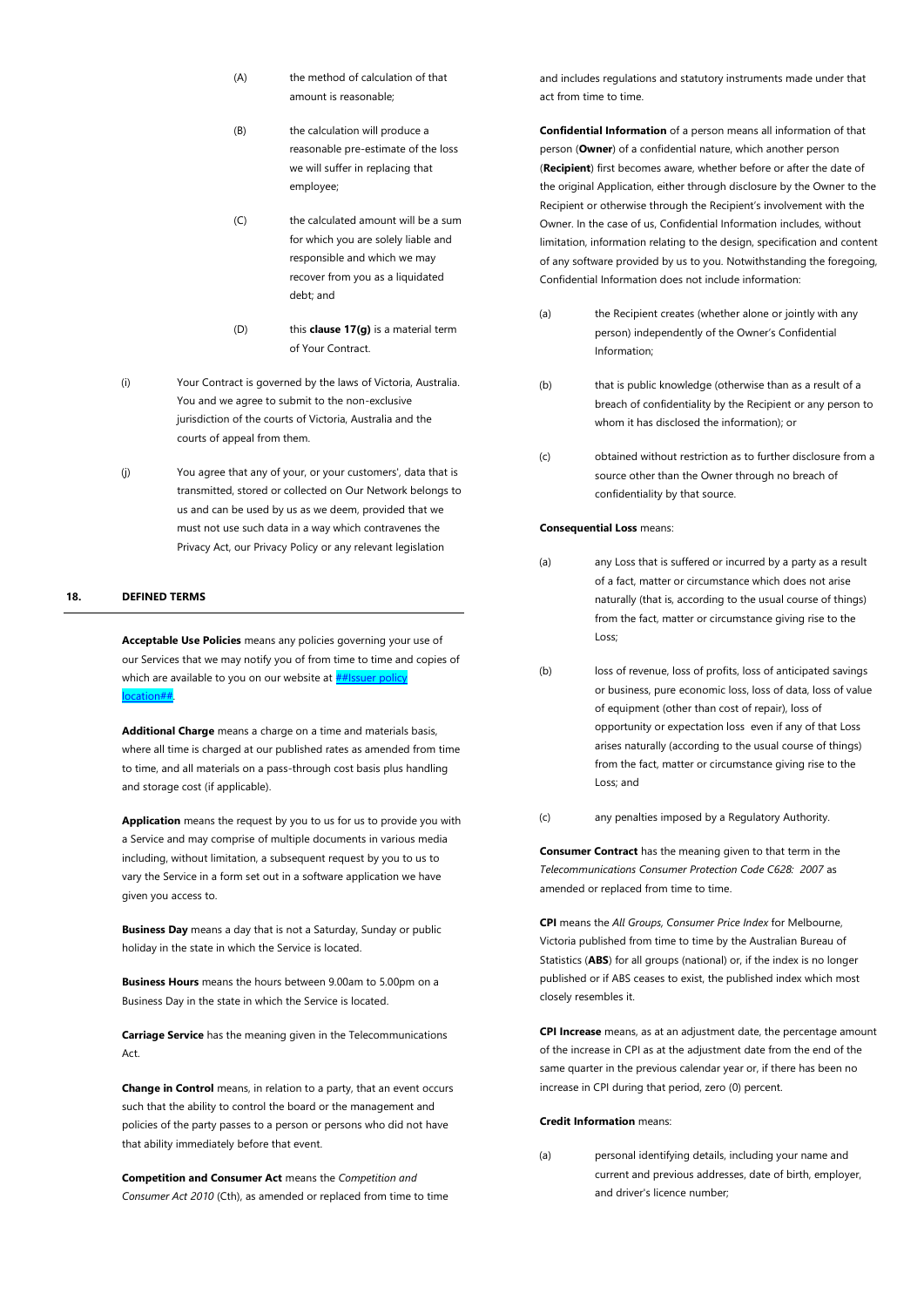- (b) the fact that we are a credit provider to you and any credit limit on your account;
- (c) information about any payments which are overdue for at least 60 days, when recovery steps have been taken by us;
- (d) where an overdue payment has been previously reported, advice that payment is no longer overdue;
- (e) information about any payments including cheques, credit cards and direct debits which have been dishonoured;
- (f) court judgments or bankruptcy orders made against you;
- (g) the fact that, in our opinion, you have committed a serious credit infringement; and
- (h) the fact that (and timing of) we have ceased providing a Service to you.

**Credit Rating** means information about your credit worthiness, credit standing, credit history or credit capacity that credit providers are entitled to give to each other under the Privacy Act.

**Customer Service Guarantee** means any performance standards issued under Part 5 of the *Telecommunications (Consumer Protection and Service Standards) Act 1999* (Cth)*.*

**Early Termination Fee** means, in respect of each Service that is cancelled, the aggregate total of the following amounts:

- (a) the unrecovered proportion of the costs we have incurred in provisioning or providing the Service, such costs to be amortised on a straight line basis over the Minimum Term for the Service;
- (b) any costs that we incur in connection with the cancellation of the Service to the extent that we are unable to avoid such costs after taking reasonable steps to do so;
- (c) an amount equal to 75% of your actual monthly spend or the Minimum Monthly Charges in respect of the Service (whichever is greater for each particular month) averaged over the previous consecutive three billing months up to (and including) the billing month of cancellation multiplied by the number of billing months (or part thereof) between the date of cancellation and the end of your Minimum Term; and
- (d) an amount representing the difference between our standard charges for the Service and any discount to those standard charges, or any rebate, credit, technology fund or similar amount that we gave you, based on you meeting a certain volume of usage of the Service if, when you cancel the Service, the volume of the Service used by you has not, at any time, met that volume of usage of the Service.

# **Event not the Fault of Us** means:

- (b) a Force Majeure Event;
- (c) a negligent or fraudulent act or omission of you; or

(d) a failure of any of your equipment not caused by us.

**Force Majeure Event** means any event outside a person's reasonable control, and includes, without limitation, any failure or fluctuation in any electrical power supply, failure of air-conditioning or humidity control, electromagnetic interference, fire, storm, flood, earthquake, accident, war, labour dispute (other than a dispute solely between that person and its own staff or staff under its control), materials or labour shortage or the change or introduction of any law or regulation (including the Telecommunications Legislation).

**General Terms** means this document as per **clause [1.1\(b\)\(i\)](#page-2-7)**.

**GST** has the meaning given to that term in the GST Law.

**GST Law** has the meaning given to that term in the *A New Tax System (Goods and Services Tax) Act 1999* (Cth).

### **Insolvency Event** means:

- (a) whenever a bankruptcy notice is issued in relation to you, bankruptcy proceedings are commenced against you, or you are declared bankrupt;
- (b) whenever any step is taken to enter into any scheme of arrangement between you and your creditors;
- (c) whenever any step is taken by a mortgagee to enter into possession or dispose of the whole or any part of your assets or business;
- (d) whenever any step is taken to appoint a receiver, a receiver and manager, a trustee in bankruptcy, a liquidator, a provisional liquidator, an administrator or other like person to you or to the whole or any part of your assets or business;
- (e) whenever you suspend payment of your debts generally; or
- (f) whenever you are or become unable to pay your debts when they are due or you are or are presumed to be insolvent for the purposes of any provision of the Corporations Act 2001 (Cth).

**Letter** means our letter we may send to you in response to your Application that confirms the existence of and content of Your **Contract.** 

**Loss** means loss, damage, cost, expense or liability (including, without limitation to any third party) of any kind.

**Minimum Monthly Charges** means the minimum charges for a particular Service for each month during the term of Your Contract, as set out in your Application. For the avoidance of doubt, if no minimum charges are specified in your Application as a minimum charge, no minimum charges apply.

**Minimum Term** means the minimum term for a particular Service, as stated and agreed to by you in your Application. For the avoidance of doubt, if no period is specified in the Application as a minimum term, no minimum term applies.

**Network Boundary Point** means the network boundary point as specified in the relevant Standard Service Terms or otherwise determined in accordance with the Telecommunications Act.